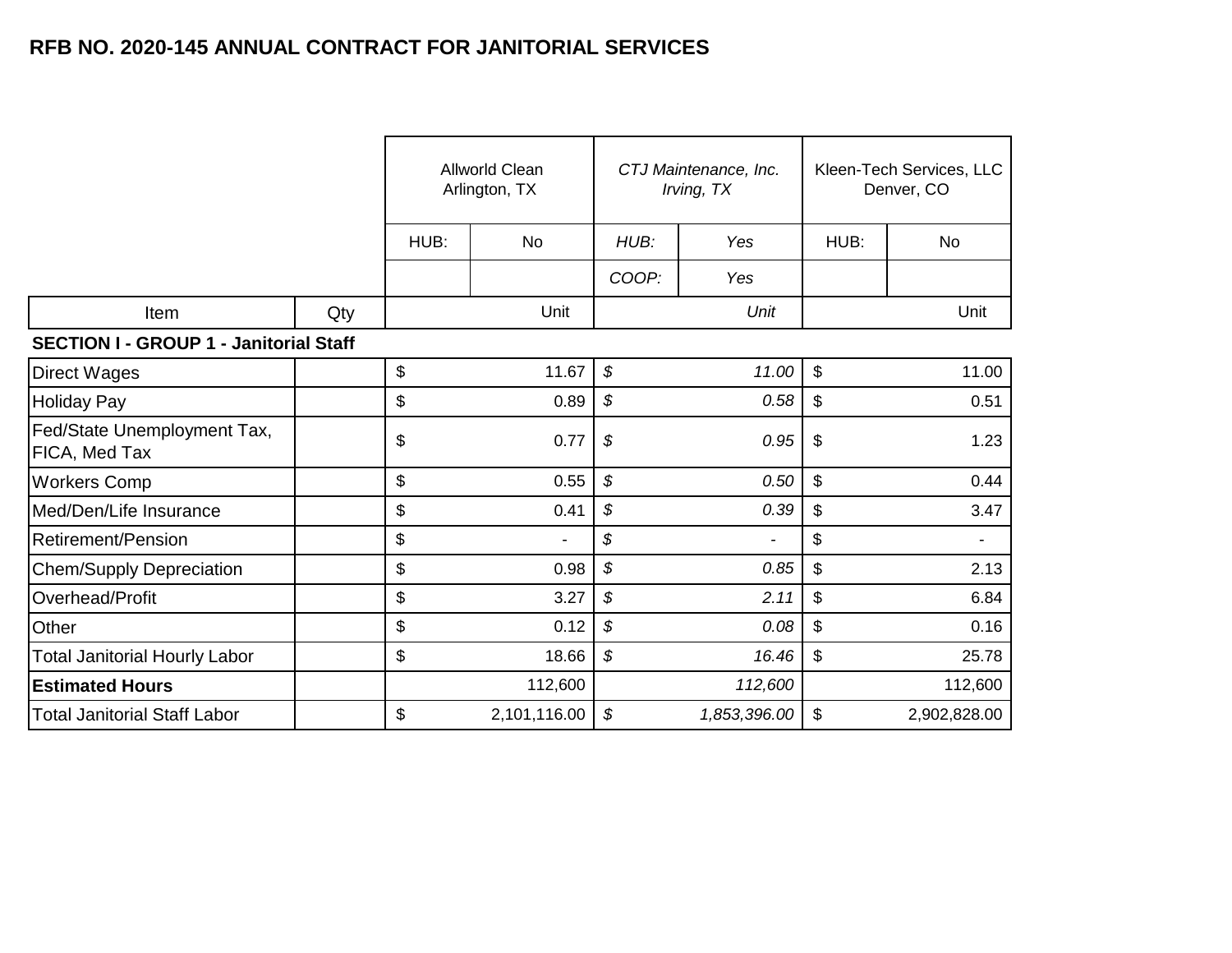|                                               |     |             | <b>LGC Energy Global Energy</b><br>FM, LLC<br><b>Detroit MI</b> |             | <b>Oriental Building</b><br>Services, Inc.<br>Dallas, TX | Southlake Leasing &<br>Management dba Regent<br>Services<br>Fort Worth, TX |              |
|-----------------------------------------------|-----|-------------|-----------------------------------------------------------------|-------------|----------------------------------------------------------|----------------------------------------------------------------------------|--------------|
|                                               |     | HUB:<br>Yes |                                                                 | HUB:<br>Yes |                                                          | HUB:                                                                       | No           |
|                                               |     |             |                                                                 | COOP:       | Yes                                                      |                                                                            |              |
| Item                                          | Qty |             | Unit                                                            |             | <b>Unit</b>                                              |                                                                            | Unit         |
| <b>SECTION I - GROUP 1 - Janitorial Staff</b> |     |             |                                                                 |             |                                                          |                                                                            |              |
| <b>Direct Wages</b>                           |     | \$          | 11.00                                                           | \$          | 11.00                                                    | $\$\$                                                                      | 11.00        |
| Holiday Pay                                   |     | \$          | 0.51                                                            | \$          | 0.56                                                     | \$                                                                         | 0.11         |
| Fed/State Unemployment Tax,<br>FICA, Med Tax  |     | \$          | 2.11                                                            | \$          | 1.08                                                     | \$                                                                         | 1.39         |
| <b>Workers Comp</b>                           |     | \$          | 0.23                                                            | \$          | 0.44                                                     | \$                                                                         | 0.75         |
| Med/Den/Life Insurance                        |     | \$          | 1.75                                                            | \$          | 0.33                                                     | \$                                                                         | 0.05         |
| <b>Retirement/Pension</b>                     |     | \$          |                                                                 | \$          |                                                          | \$                                                                         |              |
| <b>Chem/Supply Depreciation</b>               |     | \$          | 2.59                                                            | \$          | 0.69                                                     | \$                                                                         | 0.79         |
| Overhead/Profit                               |     | \$          | 5.15                                                            | \$          | 2.32                                                     | \$                                                                         | 4.57         |
| Other                                         |     | \$          |                                                                 | \$          | 0.06                                                     | \$                                                                         |              |
| <b>Total Janitorial Hourly Labor</b>          |     | \$          | 23.34                                                           | \$          | 16.48                                                    | \$                                                                         | 18.66        |
| <b>Estimated Hours</b>                        |     |             | 112,600                                                         |             | 112,600                                                  |                                                                            | 112,600      |
| Total Janitorial Staff Labor                  |     | \$          | 2,628,084.00                                                    | \$          | 1,855,648.00                                             | \$                                                                         | 2,101,116.00 |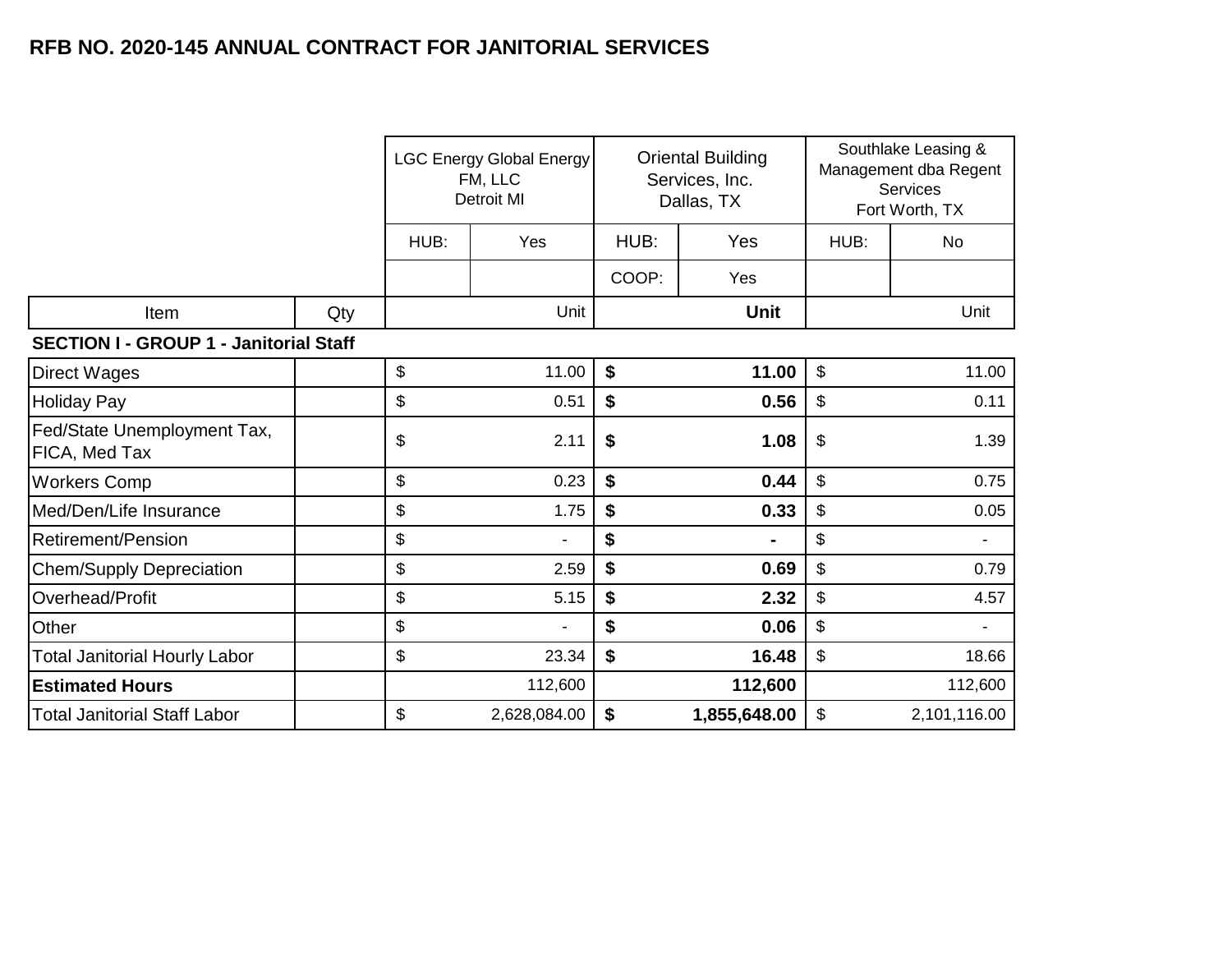|                                               |     |      | Eagle Maintenance<br>Company, Inc. dba Service<br>Master Clean<br>Dallas, TX |                | UBM Enterprise, Inc.<br>Dallas, TX |  |
|-----------------------------------------------|-----|------|------------------------------------------------------------------------------|----------------|------------------------------------|--|
|                                               |     | HUB: | Yes                                                                          | HUB:           | Yes                                |  |
|                                               |     |      |                                                                              | COOP:          | Yes                                |  |
| Item                                          | Qty |      | Unit                                                                         |                | Unit                               |  |
| <b>SECTION I - GROUP 1 - Janitorial Staff</b> |     |      |                                                                              |                |                                    |  |
| <b>Direct Wages</b>                           |     | \$   | 11.00                                                                        | \$             | 11.00                              |  |
| <b>Holiday Pay</b>                            |     | \$   | 0.66                                                                         | \$             | 0.53                               |  |
| Fed/State Unemployment Tax,<br>FICA, Med Tax  |     | \$   | 1.18                                                                         | \$             | 1.27                               |  |
| <b>Workers Comp</b>                           |     | \$   | 0.66                                                                         | \$             | 0.35                               |  |
| Med/Den/Life Insurance                        |     | \$   | 0.57                                                                         | \$             | 0.36                               |  |
| Retirement/Pension                            |     | \$   |                                                                              | \$             |                                    |  |
| <b>Chem/Supply Depreciation</b>               |     | \$   | 0.87                                                                         | $\mathfrak{S}$ | 0.48                               |  |
| Overhead/Profit                               |     | \$   | 2.55                                                                         | $\mathfrak{S}$ | 2.90                               |  |
| Other                                         |     | \$   |                                                                              | \$             | 0.03                               |  |
| <b>Total Janitorial Hourly Labor</b>          |     | \$   | 17.49                                                                        | $\mathfrak{S}$ | 16.92                              |  |
| <b>Estimated Hours</b>                        |     |      | 112,600                                                                      |                | 112,600                            |  |
| <b>Total Janitorial Staff Labor</b>           |     | \$   | 1,969,374.00                                                                 | \$             | 1,905,192.00                       |  |
|                                               |     |      |                                                                              |                |                                    |  |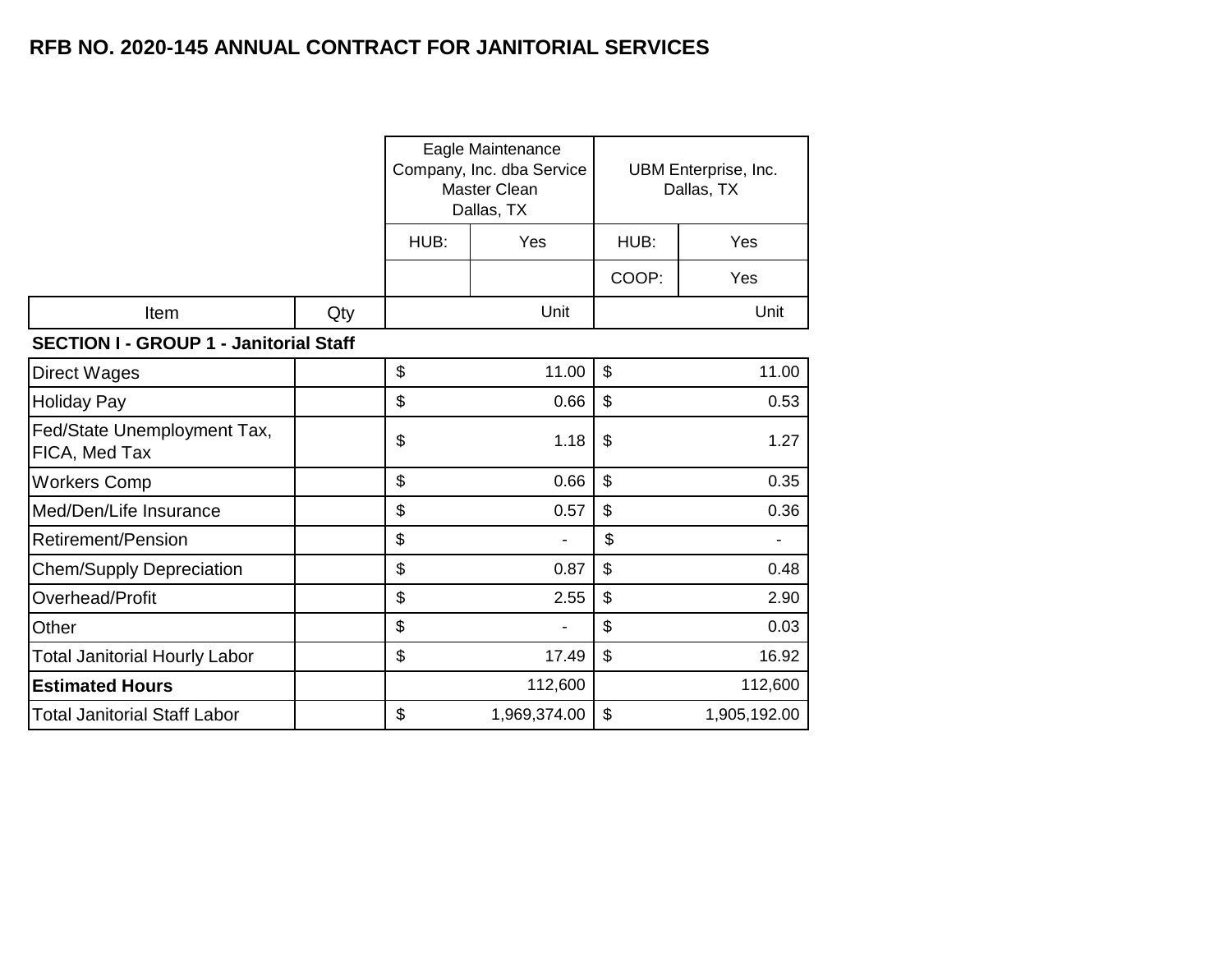|                                                                     |     |      | <b>Allworld Clean</b><br>Arlington, TX |       | CTJ Maintenance, Inc.<br>Irving, TX |                           | Kleen-Tech Services, LLC<br>Denver, CO |  |
|---------------------------------------------------------------------|-----|------|----------------------------------------|-------|-------------------------------------|---------------------------|----------------------------------------|--|
|                                                                     |     | HUB: | <b>No</b>                              | HUB:  | Yes                                 | HUB:                      | No                                     |  |
|                                                                     |     |      |                                        | COOP: | Yes                                 |                           |                                        |  |
| Item                                                                | Qty |      | Unit                                   |       | Unit                                |                           | Unit                                   |  |
| <b>Additional Services - Maintenance</b><br><b>Technician Staff</b> |     |      |                                        |       |                                     |                           |                                        |  |
| <b>Direct Wages</b>                                                 |     | \$   | 13.71                                  | \$    | 12.54                               | $\sqrt[6]{\frac{1}{2}}$   | 12.54                                  |  |
| <b>Holiday Pay</b>                                                  |     | \$   | 0.97                                   | \$    | 0.66                                | \$                        | 0.58                                   |  |
| Fed/State Unemployment Tax,<br>FICA, Med Tax                        |     | \$   | 0.83                                   | \$    | 1.08                                | \$                        | 1.40                                   |  |
| <b>Workers Comp</b>                                                 |     | \$   | 0.57                                   | \$    | 0.50                                | $\boldsymbol{\mathsf{S}}$ | 0.41                                   |  |
| Med/Den/Life Insurance                                              |     | \$   | 0.41                                   | \$    | 0.35                                | \$                        | 3.47                                   |  |
| <b>Retirement/Pension</b>                                           |     | \$   |                                        | \$    |                                     | \$                        |                                        |  |
| <b>Chem/Supply Depreciation</b>                                     |     | \$   | 0.98                                   | \$    | $\blacksquare$                      | \$                        | 2.97                                   |  |
| Overhead/Profit                                                     |     | \$   | 3.15                                   | \$    | 0.20                                | $\boldsymbol{\mathsf{S}}$ |                                        |  |
| Other                                                               |     | \$   | 0.12                                   | \$    |                                     | $\boldsymbol{\mathsf{S}}$ | 0.12                                   |  |
| <b>Total Maintenance Hourly Labor</b>                               |     | \$   | 20.74                                  | \$    | 15.33                               | $\boldsymbol{\mathsf{S}}$ | 21.49                                  |  |
| <b>Estimated Hours</b>                                              |     |      | 32,000                                 |       | 32,000                              |                           | 32,000                                 |  |
| <b>Total Section 1 - Labor</b>                                      |     | \$   | 663,680.00                             | \$    | 490,560.00                          | \$                        | 687,680.00                             |  |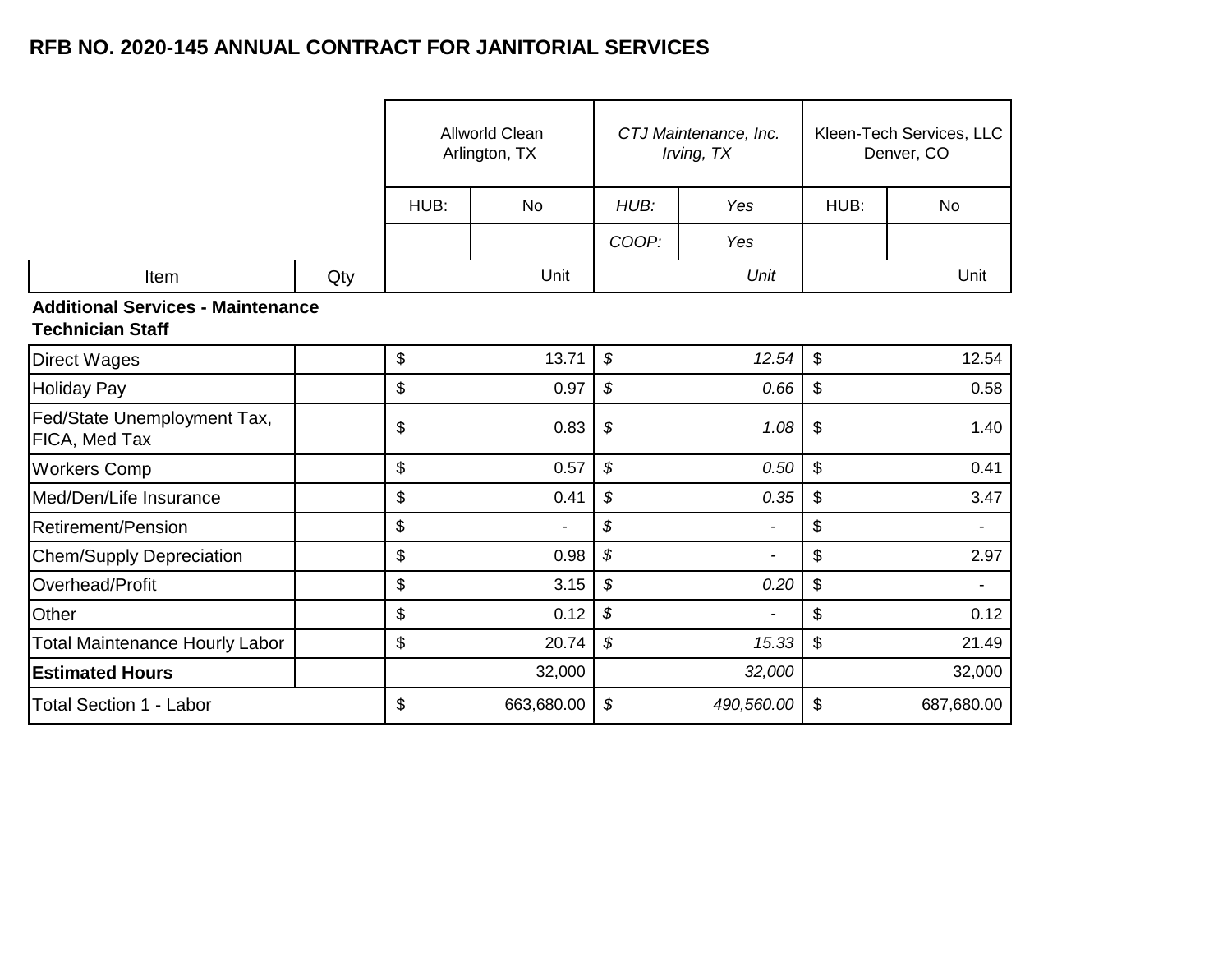|                                                                     |     |      | <b>LGC Energy Global Energy</b><br>FM, LLC<br><b>Detroit MI</b> |       | <b>Oriental Building</b><br>Services, Inc.<br>Dallas, TX | Southlake Leasing &<br>Management dba Regent<br><b>Services</b><br>Fort Worth, TX |                |
|---------------------------------------------------------------------|-----|------|-----------------------------------------------------------------|-------|----------------------------------------------------------|-----------------------------------------------------------------------------------|----------------|
|                                                                     |     | HUB: | Yes                                                             | HUB:  | Yes                                                      | HUB:                                                                              | No             |
|                                                                     |     |      |                                                                 | COOP: | Yes                                                      |                                                                                   |                |
| Item                                                                | Qty |      | Unit                                                            |       | <b>Unit</b>                                              |                                                                                   | Unit           |
| <b>Additional Services - Maintenance</b><br><b>Technician Staff</b> |     |      |                                                                 |       |                                                          |                                                                                   |                |
| <b>Direct Wages</b>                                                 |     | \$   | 12.50                                                           | \$    | 12.54                                                    | $\boldsymbol{\hat{\varphi}}$                                                      | 12.54          |
| <b>Holiday Pay</b>                                                  |     | \$   | 0.58                                                            | \$    | 0.56                                                     | \$                                                                                | 0.92           |
| Fed/State Unemployment Tax,<br>FICA, Med Tax                        |     | \$   | 2.10                                                            | \$    | 1.09                                                     | \$                                                                                | 1.37           |
| <b>Workers Comp</b>                                                 |     | \$   | 0.26                                                            | \$    | 0.40                                                     | $\boldsymbol{\mathsf{S}}$                                                         | 0.74           |
| Med/Den/Life Insurance                                              |     | \$   | 2.10                                                            | \$    | 0.20                                                     | \$                                                                                | 0.64           |
| Retirement/Pension                                                  |     | \$   |                                                                 | \$    |                                                          | \$                                                                                | $\blacksquare$ |
| <b>Chem/Supply Depreciation</b>                                     |     | \$   | 2.28                                                            | \$    | 0.08                                                     | \$                                                                                | 0.82           |
| Overhead/Profit                                                     |     | \$   | 2.24                                                            | \$    | 0.38                                                     | $\boldsymbol{\$}$                                                                 | 2.92           |
| Other                                                               |     | \$   |                                                                 | \$    |                                                          | \$                                                                                | $\blacksquare$ |
| <b>Total Maintenance Hourly Labor</b>                               |     | \$   | 22.06                                                           | \$    | 15.25                                                    | $\mathbb{S}$                                                                      | 19.95          |
| <b>Estimated Hours</b>                                              |     |      | 32,000                                                          |       | 32,000                                                   |                                                                                   | 32,000         |
| <b>Total Section 1 - Labor</b>                                      |     | \$   | 705,920.00                                                      | \$    | 488,000.00                                               | \$                                                                                | 638,400.00     |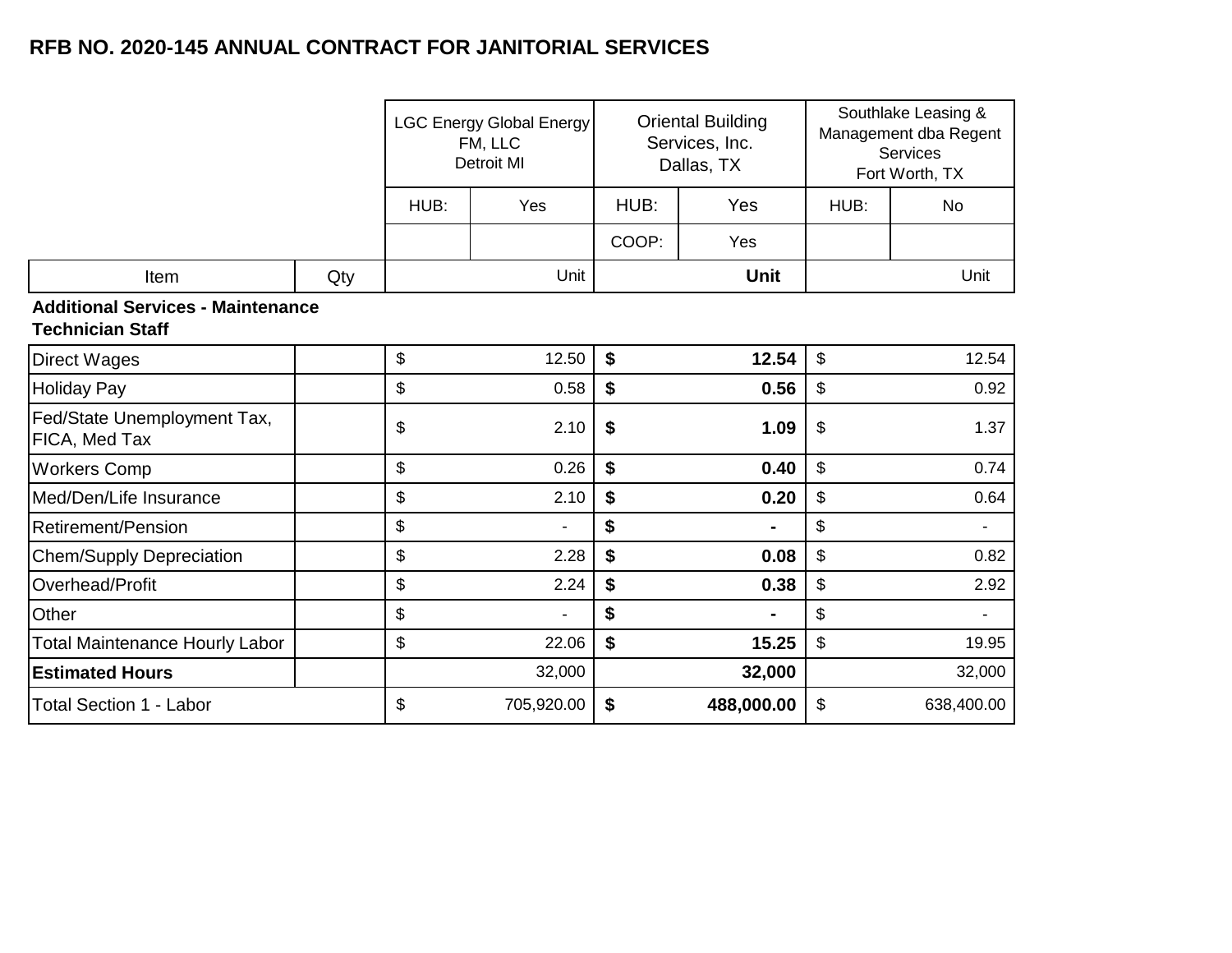|                                                                     |     | Eagle Maintenance<br>Company, Inc. dba Service<br>Master Clean<br>Dallas, TX | UBM Enterprise, Inc.<br>Dallas, TX |                           |            |  |  |
|---------------------------------------------------------------------|-----|------------------------------------------------------------------------------|------------------------------------|---------------------------|------------|--|--|
|                                                                     |     | HUB:                                                                         | Yes                                | HUB:                      | Yes        |  |  |
|                                                                     |     |                                                                              |                                    | COOP:                     | Yes        |  |  |
| Item                                                                | Qty |                                                                              | Unit                               |                           | Unit       |  |  |
| <b>Additional Services - Maintenance</b><br><b>Technician Staff</b> |     |                                                                              |                                    |                           |            |  |  |
| <b>Direct Wages</b>                                                 |     | \$                                                                           | 12.54                              | $\mathbb{S}$              | 12.54      |  |  |
| <b>Holiday Pay</b>                                                  |     | \$                                                                           | 0.65                               | $\boldsymbol{\mathsf{S}}$ | 0.61       |  |  |
| Fed/State Unemployment Tax,<br>FICA, Med Tax                        |     | \$                                                                           | 1.16                               | $\frac{1}{2}$             | 1.45       |  |  |
| <b>Workers Comp</b>                                                 |     | \$                                                                           | 0.65                               | $\boldsymbol{\mathsf{S}}$ | 0.39       |  |  |
| Med/Den/Life Insurance                                              |     | \$                                                                           | 0.54                               | $\boldsymbol{\mathsf{S}}$ | 0.48       |  |  |
| <b>Retirement/Pension</b>                                           |     | \$                                                                           |                                    | \$                        |            |  |  |
| <b>Chem/Supply Depreciation</b>                                     |     | \$                                                                           | 0.67                               | $\mathfrak{S}$            | 0.40       |  |  |
| Overhead/Profit                                                     |     | \$                                                                           | 1.10                               | $\boldsymbol{\mathsf{S}}$ | 0.80       |  |  |
| Other                                                               |     | \$                                                                           |                                    | $\boldsymbol{\mathsf{S}}$ | 0.08       |  |  |
| <b>Total Maintenance Hourly Labor</b>                               |     | \$                                                                           | 17.31                              | $\mathbb{S}$              | 16.75      |  |  |
| <b>Estimated Hours</b>                                              |     |                                                                              | 32,000                             | 32,000                    |            |  |  |
| <b>Total Section 1 - Labor</b>                                      |     | \$                                                                           | 553,920.00                         | \$                        | 536,000.00 |  |  |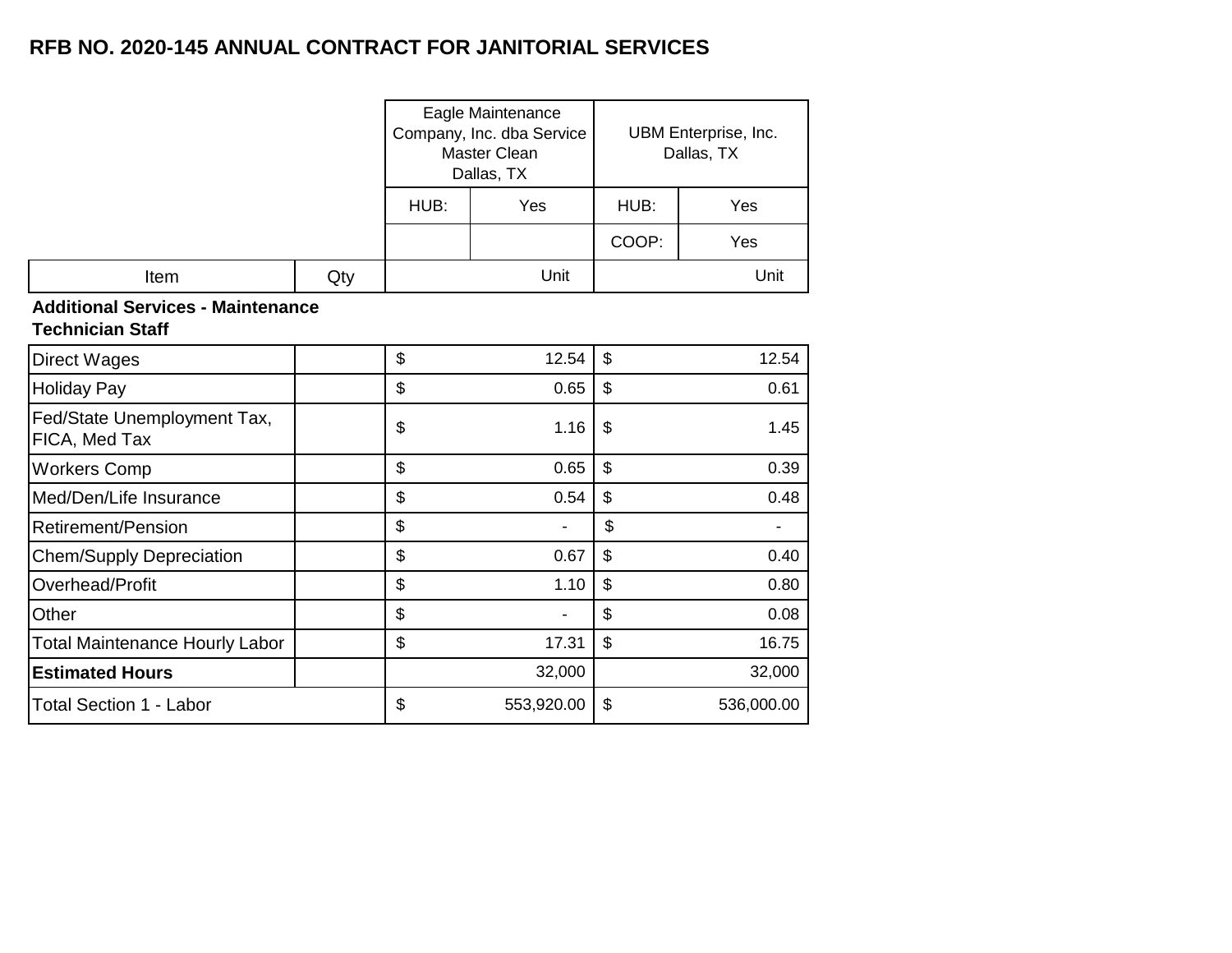|                                              |          |                         |      |                           | <b>Allworld Clean</b><br>Arlington, TX | CTJ Maintenance, Inc.<br>Irving, TX |      |               |                |                           |      |    | Kleen-Tech Services, LLC<br>Denver, CO |
|----------------------------------------------|----------|-------------------------|------|---------------------------|----------------------------------------|-------------------------------------|------|---------------|----------------|---------------------------|------|----|----------------------------------------|
|                                              |          |                         | HUB: |                           | <b>No</b>                              | HUB:                                |      | Yes           |                | HUB:                      |      |    | <b>No</b>                              |
|                                              |          |                         |      |                           |                                        | COOP:                               |      | Yes           |                |                           |      |    |                                        |
| Item                                         | Qty      |                         |      |                           | Unit                                   |                                     |      |               | Unit           |                           |      |    | Unit                                   |
| <b>Additional Services - Floor Care</b>      |          |                         |      |                           |                                        |                                     |      |               |                |                           |      |    |                                        |
|                                              | Sq. Feet |                         | Unit |                           | Extended                               |                                     | Unit |               | Extended       |                           | Unit |    | Extended                               |
| Strip/Wax, No Furniture                      | 710      | $\sqrt[6]{\frac{1}{2}}$ | 0.35 | $\boldsymbol{\mathsf{S}}$ | 248.50                                 | $\boldsymbol{\mathcal{S}}$          | 0.30 | \$            | 213.00         | $\boldsymbol{\mathsf{S}}$ | 0.28 | \$ | 198.80                                 |
| Strip/Wax, Furniture Moving                  | 207,870  | \$                      | 0.45 | \$                        | 93,541.50                              | $\boldsymbol{\mathcal{S}}$          | 0.37 | \$            | 76,911.90      | $\mathfrak{S}$            | 0.40 | \$ | 83,148.00                              |
| Carpet Cleaning, Furniture<br>Moving         | 30,221   | \$                      | 0.25 | \$                        | 7,555.25                               | \$                                  | 0.30 | \$            | 9,066.30       | $\boldsymbol{\mathsf{S}}$ | 0.13 | \$ | 3,928.73                               |
| <b>Terrazzo Burnishing</b>                   | 208,580  | \$                      | 0.12 | $\mathbb{S}$              | 25,029.60                              | \$                                  | 0.07 | $\mathcal{S}$ | 14,600.60      | \$                        | 0.20 | \$ | 41,716.00                              |
| <b>Total Additional Services</b>             |          | \$                      |      |                           | 126,374.85                             | $\boldsymbol{\mathcal{S}}$          |      |               | 100,791.80     | \$                        |      |    | 128,991.53                             |
| <b>TOTAL SECTION I - GROUP 1</b>             |          | \$                      |      |                           | 2,891,170.85                           | \$                                  |      |               | 2,444,747.80   | \$                        |      |    | 3,719,499.53                           |
| <b>Alternate - Janitorial Staff</b>          |          |                         |      |                           |                                        |                                     |      |               |                |                           |      |    |                                        |
| **Not part of Evaluation**                   |          |                         |      |                           | Unit                                   |                                     |      |               | Unit           |                           |      |    | Unitl                                  |
| Direct Wages                                 |          | \$                      |      |                           | 11.67                                  | \$                                  |      |               | 11.00          | \$                        |      |    | 11.00                                  |
| <b>Holiday Pay</b>                           |          | \$                      |      |                           | 0.97                                   | \$                                  |      |               | 0.58           | \$                        |      |    | 0.51                                   |
| Fed/State Unemployment Tax,<br>FICA, Med Tax |          | \$                      |      | 0.77                      | \$                                     | 0.95                                |      |               | \$             |                           | 1.23 |    |                                        |
| <b>Workers Comp</b>                          |          | \$                      |      |                           | 0.55                                   | $\boldsymbol{\mathsf{s}}$           |      |               | 0.50           | \$                        |      |    | 0.44                                   |
| Med/Den/Life Insurance                       |          | \$                      |      |                           | 0.41                                   | \$                                  |      |               | 0.39           | \$                        |      |    | 3.47                                   |
| <b>Retirement/Pension</b>                    |          | \$                      |      |                           | $\blacksquare$                         | \$                                  |      |               | $\blacksquare$ | \$                        |      |    | $\blacksquare$                         |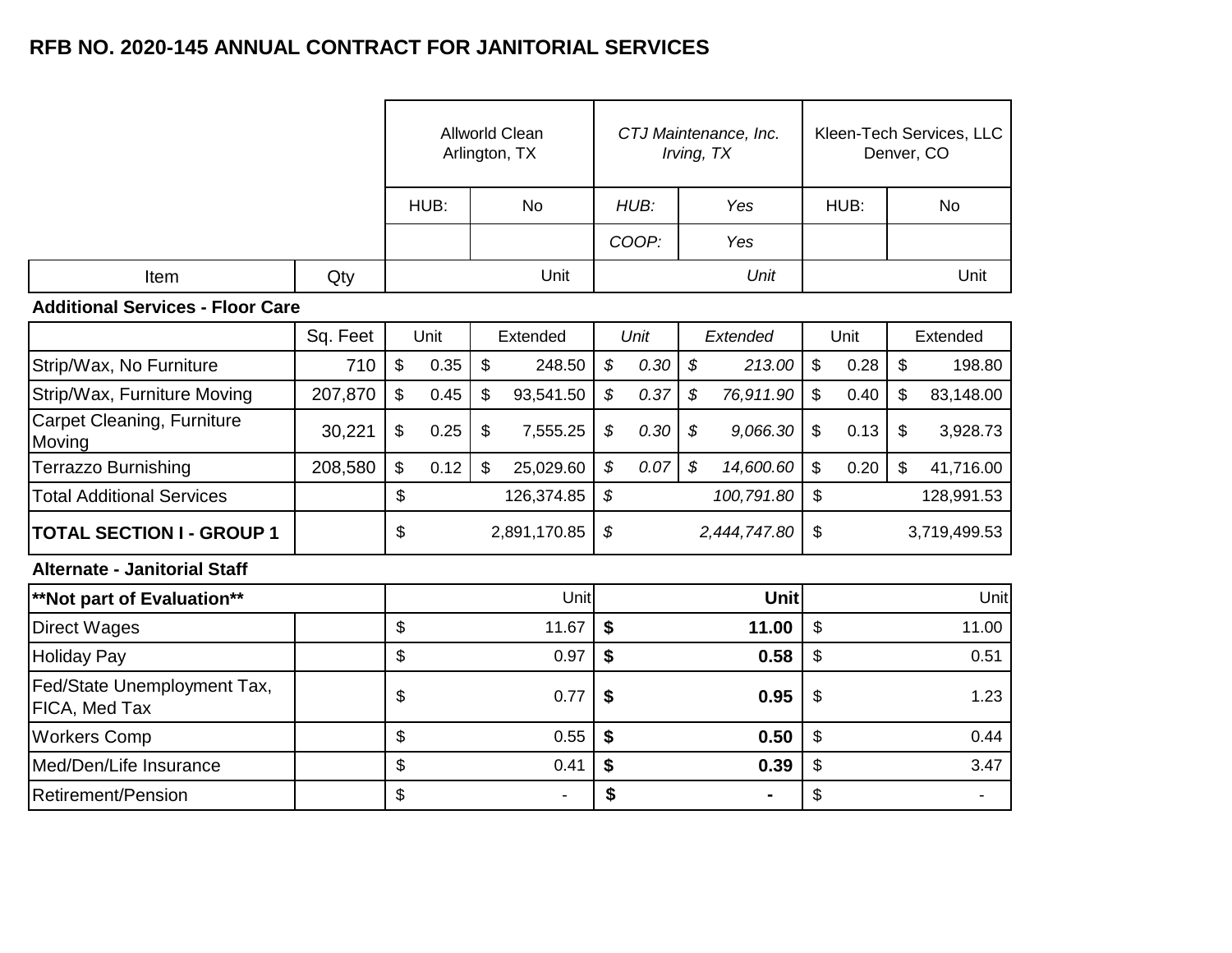|                                              |          |              |      | FM, LLC<br><b>Detroit MI</b> | <b>LGC Energy Global Energy</b> | <b>Oriental Building</b><br>Services, Inc.<br>Dallas, TX |              |      |                 |                    |      | Southlake Leasing &<br>Management dba Regent<br>Services<br>Fort Worth, TX |           |
|----------------------------------------------|----------|--------------|------|------------------------------|---------------------------------|----------------------------------------------------------|--------------|------|-----------------|--------------------|------|----------------------------------------------------------------------------|-----------|
|                                              |          |              | HUB: |                              | Yes                             |                                                          | HUB:         |      | Yes             |                    | HUB: |                                                                            | <b>No</b> |
|                                              |          |              |      |                              |                                 |                                                          | COOP:        |      | Yes             |                    |      |                                                                            |           |
| Item                                         | Qty      |              |      |                              | Unit                            |                                                          |              |      | <b>Unit</b>     |                    |      |                                                                            | Unit      |
| <b>Additional Services - Floor Care</b>      |          |              |      |                              |                                 |                                                          |              |      |                 |                    |      |                                                                            |           |
|                                              | Sq. Feet |              | Unit |                              | Extended                        |                                                          | Unit         |      | <b>Extended</b> |                    | Unit |                                                                            | Extended  |
| Strip/Wax, No Furniture                      | 710      | \$           | 0.15 | $\boldsymbol{\mathsf{S}}$    | 106.50                          | \$                                                       | 0.28         | \$   | 198.80          | $\boldsymbol{\$}$  | 0.22 | \$                                                                         | 156.20    |
| Strip/Wax, Furniture Moving                  | 207,870  | $\mathbb{S}$ | 0.28 | \$                           | 58,203.60                       | \$                                                       | 0.32         | \$   | 66,518.40       | \$                 | 0.25 | \$                                                                         | 51,967.50 |
| Carpet Cleaning, Furniture<br>Moving         | 30,221   | \$           | 0.30 | $\boldsymbol{\mathsf{\$}}$   | 9,066.30                        | \$                                                       | 0.26         | \$   | 7,857.46        | \$                 | 0.10 | \$                                                                         | 3,022.10  |
| <b>Terrazzo Burnishing</b>                   | 208,580  | \$           | 0.26 | $\mathfrak{s}$               | 54,230.80                       | \$                                                       | 0.08         | \$   | 16,686.40       | \$                 | 0.03 | \$                                                                         | 6,257.40  |
| <b>Total Additional Services</b>             |          | \$           |      |                              | 121,607.20                      | \$                                                       |              |      | 91,261.06       | \$                 |      |                                                                            | 61,403.20 |
| <b>TOTAL SECTION I - GROUP 1</b>             |          | \$           |      |                              | 3,455,611.20                    | \$                                                       | 2,434,909.06 |      |                 | \$<br>2,800,919.20 |      |                                                                            |           |
| <b>Alternate - Janitorial Staff</b>          |          |              |      |                              |                                 |                                                          |              |      |                 |                    |      |                                                                            |           |
| **Not part of Evaluation**                   |          |              |      |                              | Unit                            |                                                          |              |      | Unit            |                    |      |                                                                            | Unit      |
| <b>Direct Wages</b>                          |          | \$           |      |                              | 11.00                           | $\mathcal{S}$                                            |              |      | 11.00           | \$                 |      |                                                                            | 11.00     |
| <b>Holiday Pay</b>                           |          | \$           |      |                              | 0.50                            | \$                                                       |              |      | 0.56            | \$                 |      |                                                                            | 0.09      |
| Fed/State Unemployment Tax,<br>FICA, Med Tax |          | \$           |      | 2.06                         |                                 | \$                                                       |              |      | 1.08            | \$                 |      |                                                                            | 1.36      |
| <b>Workers Comp</b>                          |          | \$           |      | 0.26                         | \$                              |                                                          | 0.44         | \$   |                 | 0.73               |      |                                                                            |           |
| Med/Den/Life Insurance                       |          | \$<br>1.75   |      | \$<br>0.33                   |                                 | \$                                                       |              | 0.04 |                 |                    |      |                                                                            |           |
| <b>Retirement/Pension</b>                    |          | \$           |      |                              | $\blacksquare$                  | \$                                                       |              |      | $\blacksquare$  | \$                 |      |                                                                            |           |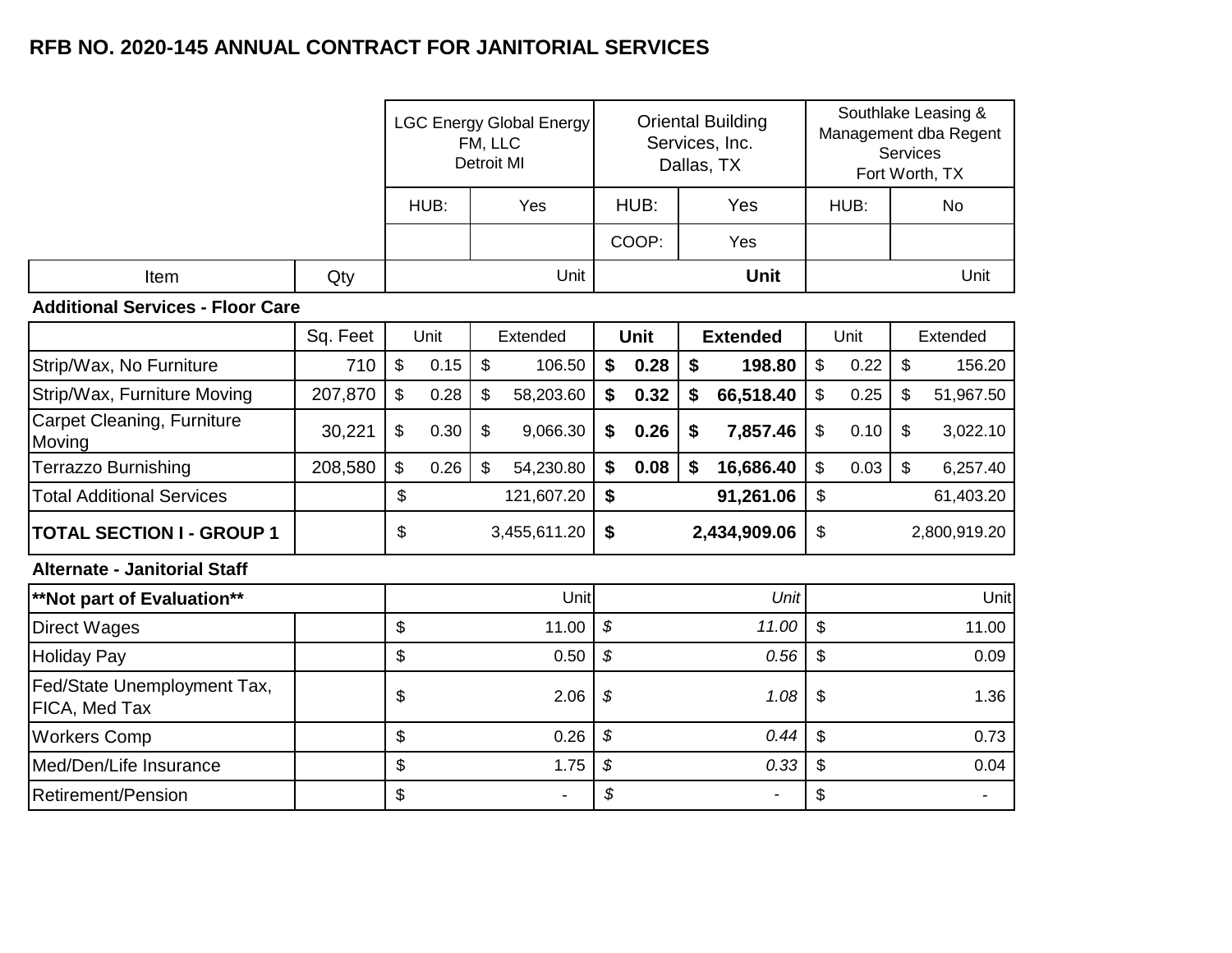|      |     |              | Eagle Maintenance<br>Company, Inc. dba Service<br>Master Clean<br>Dallas, TX |      | UBM Enterprise, Inc.<br>Dallas, TX |  |  |  |
|------|-----|--------------|------------------------------------------------------------------------------|------|------------------------------------|--|--|--|
|      |     | HUB:         | Yes                                                                          | HUB: | Yes                                |  |  |  |
|      |     |              | Yes                                                                          |      |                                    |  |  |  |
| Item | Qty | Unit<br>Unit |                                                                              |      |                                    |  |  |  |

#### **Additional Services - Floor Care**

|                                              | Sq. Feet | Unit       | Extended        |                | Unit         |    | Extended  |
|----------------------------------------------|----------|------------|-----------------|----------------|--------------|----|-----------|
| Strip/Wax, No Furniture                      | 710      | \$<br>0.40 | \$<br>284.00    | \$             | 0.30         | \$ | 213.00    |
| Strip/Wax, Furniture Moving                  | 207,870  | \$<br>0.45 | \$<br>93,541.50 | \$             | 0.32         | \$ | 66,518.40 |
| Carpet Cleaning, Furniture<br>Moving         | 30,221   | \$<br>0.25 | \$<br>7,555.25  | \$             | 0.20         | \$ | 6,044.20  |
| Terrazzo Burnishing                          | 208,580  | \$<br>0.11 | \$<br>22,943.80 | \$             | 0.10         | \$ | 20,858.00 |
| <b>Total Additional Services</b>             |          | \$         | 124,324.55      | \$             |              |    | 93,633.60 |
| <b>TOTAL SECTION I - GROUP 1</b>             |          | \$         | 2,647,618.55    | \$             | 2,534,825.60 |    |           |
| <b>Alternate - Janitorial Staff</b>          |          |            |                 |                |              |    |           |
| <b>**Not part of Evaluation**</b>            |          |            | Unit            |                |              |    | Unit      |
| <b>Direct Wages</b>                          |          | \$         | 11.00           | \$             |              |    | 11.00     |
| <b>Holiday Pay</b>                           |          | \$         | 0.65            | \$             |              |    | 0.53      |
| Fed/State Unemployment Tax,<br>FICA, Med Tax |          | \$         | 1.17            | \$             |              |    | 1.27      |
| <b>Workers Comp</b>                          |          | \$         | 0.65            | $\mathfrak{S}$ |              |    | 0.35      |
| Med/Den/Life Insurance                       |          | \$         | 0.56            | $\mathfrak{S}$ |              |    | 0.36      |
| <b>Retirement/Pension</b>                    |          | \$         |                 | \$             |              |    |           |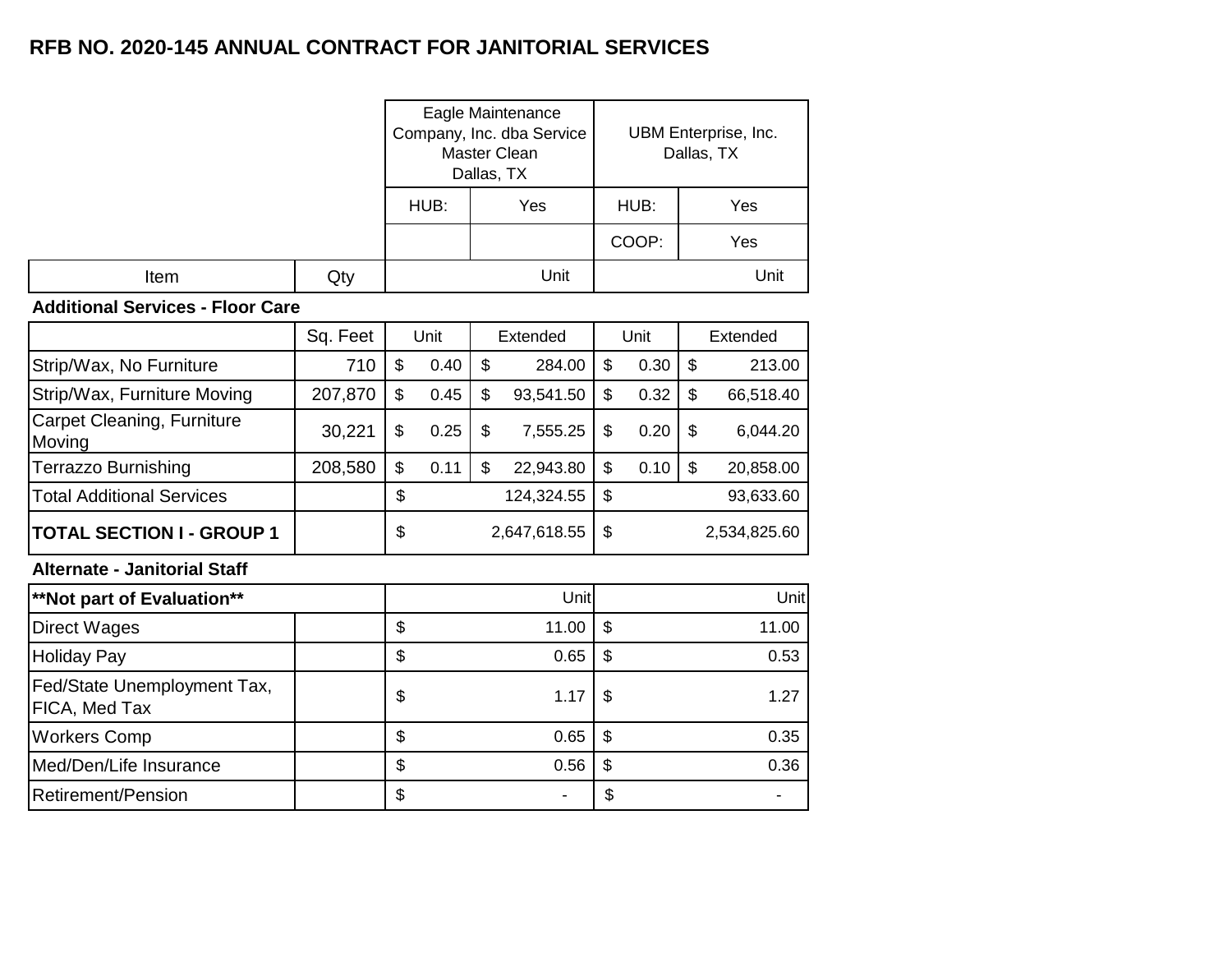|                                               |     |      | Allworld Clean<br>Arlington, TX |       | CTJ Maintenance, Inc.<br>Irving, TX | Kleen-Tech Services, LLC<br>Denver, CO |                |  |
|-----------------------------------------------|-----|------|---------------------------------|-------|-------------------------------------|----------------------------------------|----------------|--|
|                                               |     | HUB: | <b>No</b>                       | HUB:  | Yes                                 | HUB:                                   | No             |  |
|                                               |     |      |                                 | COOP: | Yes                                 |                                        |                |  |
| Item                                          | Qty |      | Unit                            |       | Unit                                |                                        | Unit           |  |
| Alternate - Janitorial Staff, Continued       |     |      |                                 |       |                                     |                                        |                |  |
| <b>Chem/Supply Depreciation</b>               |     | \$   | 0.98                            | \$    | 0.85                                | \$                                     | 2.13           |  |
| Overhead/Profit                               |     | \$   | 4.96                            | \$    | 1.76                                | \$                                     | 6.92           |  |
| Other                                         |     | \$   | 0.15                            | \$    | 0.08                                | \$                                     | 0.16           |  |
| <b>Total Janitorial Hourly Labor</b>          |     | \$   | 20.46                           | \$    | 16.11                               | \$<br>25.86                            |                |  |
| <b>SECTION I - GROUP 2 - Janitorial Staff</b> |     |      |                                 |       |                                     |                                        |                |  |
| <b>Direct Wages</b>                           |     | \$   | 11.67                           | \$    | 11.00                               | \$                                     | 11.00          |  |
| <b>Holiday Pay</b>                            |     | \$   | 0.97                            | \$    | 0.52                                | \$                                     | 0.51           |  |
| Fed/State Unemployment Tax,<br>FICA, Med Tax  |     | \$   | 0.77                            | \$    | 0.84                                | \$                                     | 1.23           |  |
| <b>Workers Comp</b>                           |     | \$   | 0.55                            | \$    | 0.50                                | \$                                     | 0.44           |  |
| Med/Den/Life Insurance                        |     | \$   | 0.41                            | \$    | 0.39                                | \$                                     | 3.47           |  |
| <b>Retirement/Pension</b>                     |     | \$   | $\blacksquare$                  | \$    |                                     | \$                                     | $\blacksquare$ |  |
| <b>Chem/Supply Depreciation</b>               |     | \$   | 0.98                            | \$    | 0.85                                | \$                                     | 2.02           |  |
| Overhead/Profit                               |     | \$   | 3.35                            | \$    | 3.07                                | \$                                     | 7.48           |  |
| Other                                         |     | \$   | 0.16                            | \$    | 0.07                                | \$                                     | 0.14           |  |
| <b>Total Hourly Labor</b>                     |     | \$   | 18.86                           | \$    | 17.24                               | \$                                     | 26.29          |  |
| <b>Estimated Hours</b>                        |     |      | 31,948                          |       | 31,948                              |                                        | 31,948         |  |
| <b>Total Janitorial Staff Labor</b>           |     | \$   | 602,539.28                      | \$    | 550,783.52                          | \$                                     | 839,912.92     |  |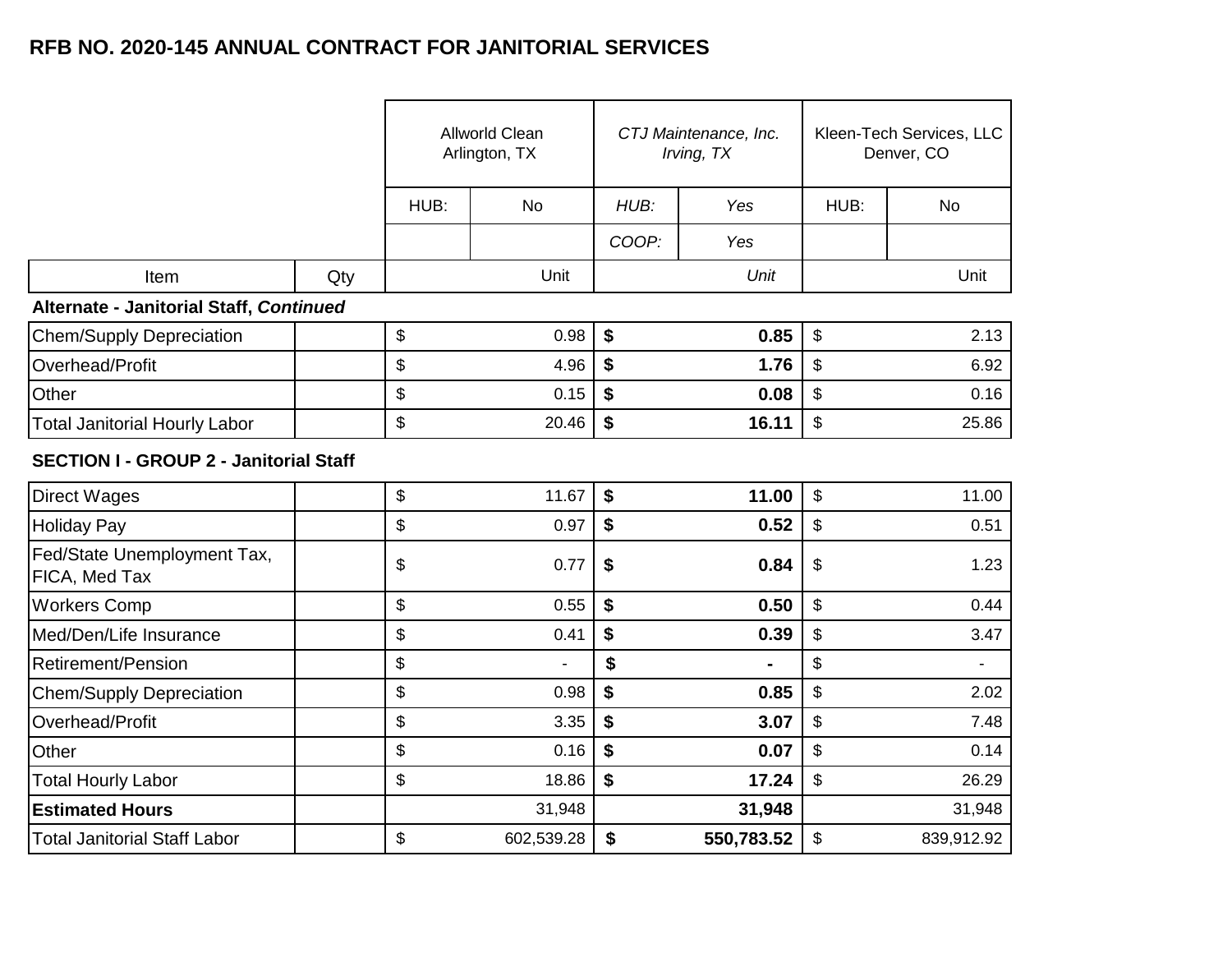|                                               |     |      | <b>LGC Energy Global Energy</b><br>FM, LLC<br><b>Detroit MI</b> |                            | <b>Oriental Building</b><br>Services, Inc.<br>Dallas, TX | Southlake Leasing &<br>Management dba Regent<br>Services<br>Fort Worth, TX |              |
|-----------------------------------------------|-----|------|-----------------------------------------------------------------|----------------------------|----------------------------------------------------------|----------------------------------------------------------------------------|--------------|
|                                               |     | HUB: | Yes                                                             | HUB:                       | Yes                                                      | HUB:                                                                       | <b>No</b>    |
|                                               |     |      |                                                                 | COOP:                      | Yes                                                      |                                                                            |              |
| Item                                          | Qty |      | Unit                                                            |                            | <b>Unit</b>                                              |                                                                            | Unit         |
| Alternate - Janitorial Staff, Continued       |     |      |                                                                 |                            |                                                          |                                                                            |              |
| <b>Chem/Supply Depreciation</b>               |     | \$   | 2.59                                                            | \$                         | 0.69                                                     | \$                                                                         | 0.79         |
| Overhead/Profit                               |     | \$   | 4.79                                                            | \$                         | 1.97                                                     | \$                                                                         | 4.21         |
| Other                                         |     | \$   |                                                                 | \$                         | 0.06                                                     | \$                                                                         |              |
| <b>Total Janitorial Hourly Labor</b>          |     | \$   | 22.95                                                           | \$                         | 16.13                                                    | \$                                                                         | 18.22        |
| <b>SECTION I - GROUP 2 - Janitorial Staff</b> |     |      |                                                                 |                            |                                                          |                                                                            |              |
| <b>Direct Wages</b>                           |     | \$   | 11.00                                                           | $\boldsymbol{\mathcal{S}}$ | 11.00                                                    | $\boldsymbol{\mathsf{S}}$                                                  | 11.00        |
| <b>Holiday Pay</b>                            |     | \$   | 0.50                                                            | \$                         | 0.50                                                     | \$                                                                         | 0.14         |
| Fed/State Unemployment Tax,<br>FICA, Med Tax  |     | \$   | 2.21                                                            | \$                         | 0.95                                                     | \$                                                                         | 1.46         |
| <b>Workers Comp</b>                           |     | \$   | 0.28                                                            | \$                         | 0.55                                                     | \$                                                                         | 0.78         |
| Med/Den/Life Insurance                        |     | \$   | 1.75                                                            | \$                         | 0.28                                                     | \$                                                                         | 0.06         |
| <b>Retirement/Pension</b>                     |     | \$   | L.                                                              | \$                         | $\blacksquare$                                           | \$                                                                         | $\mathbf{r}$ |
| <b>Chem/Supply Depreciation</b>               |     | \$   | 1.31                                                            | \$                         | 0.83                                                     | \$                                                                         | 0.72         |
| Overhead/Profit                               |     | \$   | 6.30                                                            | \$                         | 3.60                                                     | \$                                                                         | 5.13         |
| Other                                         |     | \$   | ÷,                                                              | \$                         | 0.06                                                     | \$                                                                         | ÷.           |
| <b>Total Hourly Labor</b>                     |     | \$   | 23.35                                                           | \$                         | 17.77                                                    | \$                                                                         | 19.29        |
| <b>Estimated Hours</b>                        |     |      | 31,948                                                          |                            | 31,948                                                   |                                                                            | 31,948       |
| <b>Total Janitorial Staff Labor</b>           |     | \$   | 745,985.80                                                      | \$                         | 567,715.96                                               | \$                                                                         | 616,276.92   |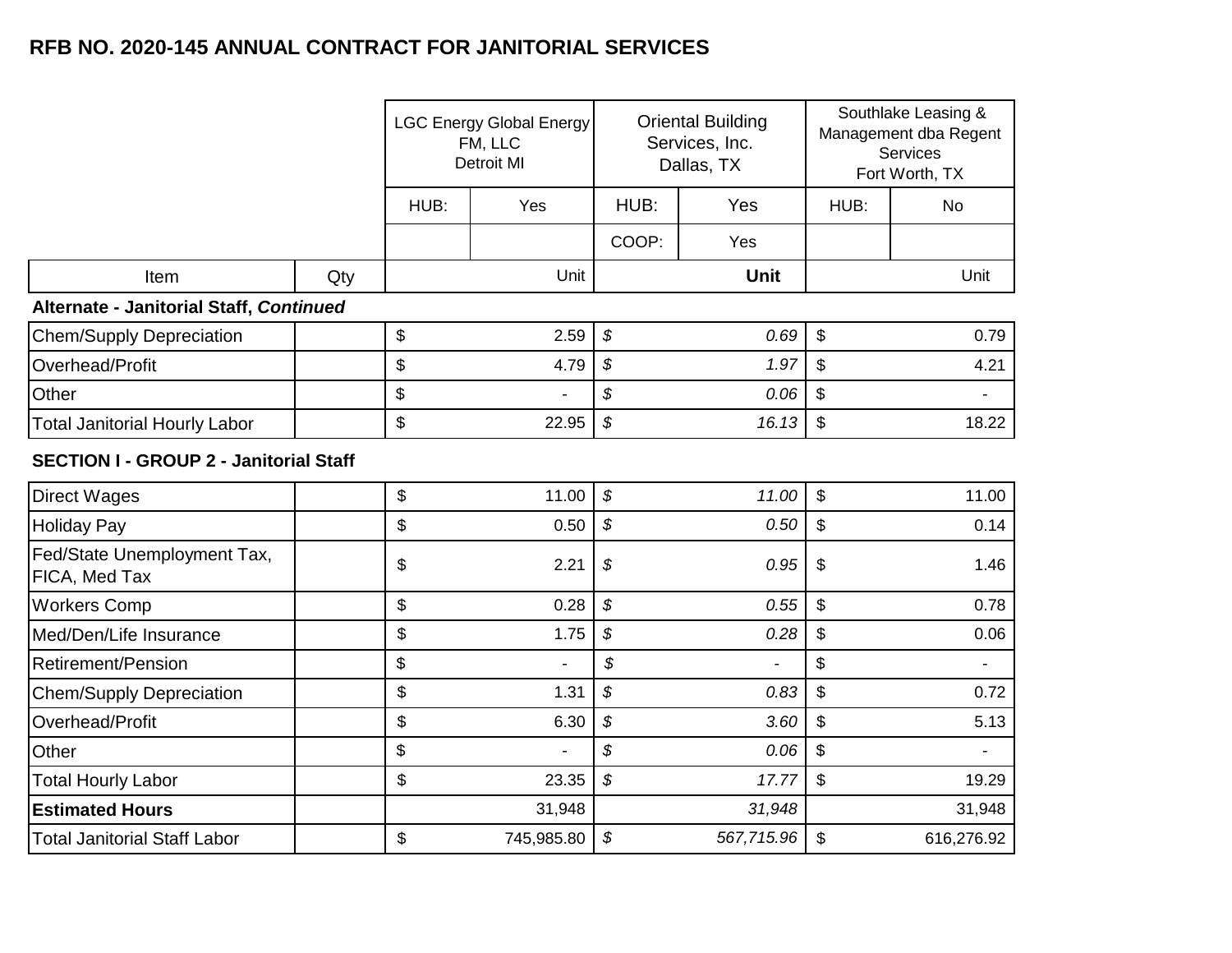|                                         |     |      | Eagle Maintenance<br>Company, Inc. dba Service<br>Master Clean<br>Dallas, TX |       | UBM Enterprise, Inc.<br>Dallas, TX |  |  |
|-----------------------------------------|-----|------|------------------------------------------------------------------------------|-------|------------------------------------|--|--|
|                                         |     | HUB: | Yes                                                                          | HUB:  | Yes                                |  |  |
|                                         |     |      |                                                                              | COOP: | Yes                                |  |  |
| Item                                    | Qty |      | Unit                                                                         |       | Unit                               |  |  |
| Alternate - Janitorial Staff, Continued |     |      |                                                                              |       |                                    |  |  |
| <b>Chem/Supply Depreciation</b>         |     | \$   | 0.86                                                                         | \$    | 0.48                               |  |  |
| Overhead/Profit                         |     | \$   | 2.49<br>\$                                                                   |       | 2.49                               |  |  |
| Other                                   |     | \$   |                                                                              | \$    | 0.03                               |  |  |
| <b>Total Janitorial Hourly Labor</b>    |     | \$   | 17.38                                                                        | \$    | 16.51                              |  |  |

#### **SECTION I - GROUP 2 - Janitorial Staff**

| <b>Direct Wages</b>                          | \$<br>11.00      | \$<br>11.00      |
|----------------------------------------------|------------------|------------------|
| <b>Holiday Pay</b>                           | \$<br>0.70       | \$<br>0.53       |
| Fed/State Unemployment Tax,<br>FICA, Med Tax | \$<br>1.26       | \$<br>1.27       |
| <b>Workers Comp</b>                          | \$<br>0.70       | \$<br>0.35       |
| Med/Den/Life Insurance                       | \$<br>0.60       | \$<br>0.36       |
| <b>Retirement/Pension</b>                    | \$               | \$               |
| <b>Chem/Supply Depreciation</b>              | \$<br>1.22       | \$<br>0.59       |
| Overhead/Profit                              | \$<br>3.02       | \$<br>3.62       |
| Other                                        | \$<br>0.20       | \$<br>0.04       |
| <b>Total Hourly Labor</b>                    | \$<br>18.70      | \$<br>17.76      |
| <b>Estimated Hours</b>                       | 31,948           | 31,948           |
| <b>Total Janitorial Staff Labor</b>          | \$<br>597,427.60 | \$<br>567,396.48 |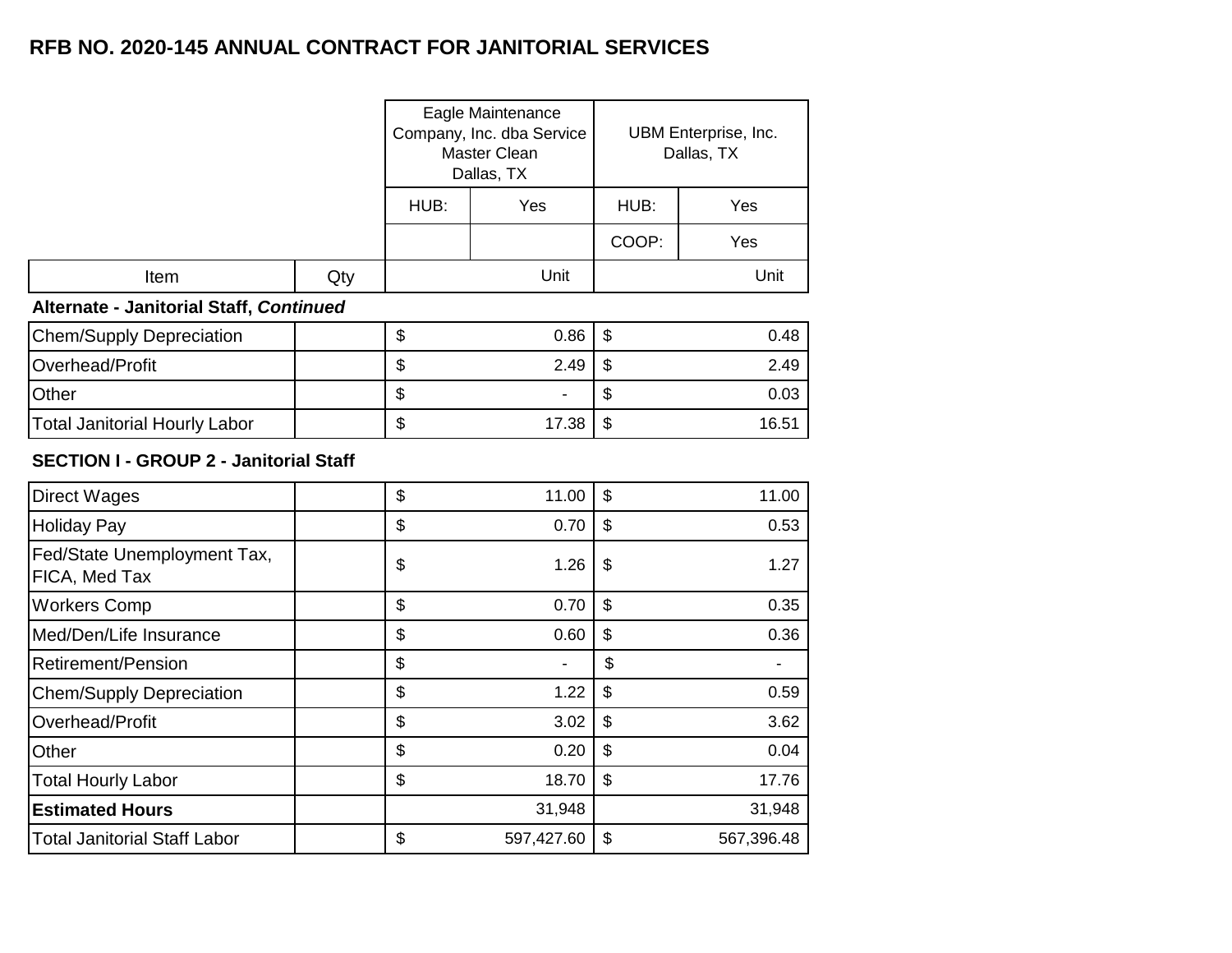|                                                                     |     |             | <b>Allworld Clean</b><br>Arlington, TX |             | CTJ Maintenance, Inc.<br>Irving, TX | Kleen-Tech Services, LLC<br>Denver, CO |           |  |  |
|---------------------------------------------------------------------|-----|-------------|----------------------------------------|-------------|-------------------------------------|----------------------------------------|-----------|--|--|
|                                                                     |     | HUB:        | <b>No</b>                              | HUB:        | Yes                                 | HUB:                                   | No        |  |  |
|                                                                     |     |             |                                        | COOP:       | Yes                                 |                                        |           |  |  |
| Item                                                                | Qty |             | Unit                                   |             | Unit                                |                                        | Unit      |  |  |
| <b>Additional Services - Maintenance</b><br><b>Technician Staff</b> |     |             |                                        |             |                                     |                                        |           |  |  |
| <b>Direct Wages</b>                                                 |     | \$          | 13.71                                  | \$          | 12.54                               | $\boldsymbol{\mathsf{S}}$              | 12.54     |  |  |
| <b>Holiday Pay</b>                                                  |     | \$          | 0.97                                   | \$          | 0.65                                | \$                                     | 0.58      |  |  |
| Fed/State Unemployment Tax,<br><b>FICA, Med Tax</b>                 |     | \$          | 0.83                                   | \$<br>0.96  |                                     | $\boldsymbol{\mathsf{S}}$              | 1.40      |  |  |
| <b>Workers Comp</b>                                                 |     | \$          | 0.57                                   | \$          | 0.50                                | \$                                     | 0.41      |  |  |
| Med/Den/Life Insurance                                              |     | \$          | 0.41                                   | \$          | 0.36                                | \$                                     | 3.47      |  |  |
| <b>Retirement/Pension</b>                                           |     | \$          |                                        | \$          | ۰                                   | \$                                     |           |  |  |
| <b>Chem/Supply Depreciation</b>                                     |     | \$          | 0.98                                   | \$          | ۰                                   | \$                                     | 1.76      |  |  |
| Overhead/Profit                                                     |     | \$          | 2.15                                   | \$          | 0.32                                | $\boldsymbol{\mathsf{S}}$              |           |  |  |
| Other                                                               |     | \$<br>0.12  |                                        | \$          | $\blacksquare$                      | \$                                     | 0.24      |  |  |
| <b>Total Maintenance Hourly Labor</b>                               |     | \$<br>19.74 |                                        | \$<br>15.33 |                                     | $\boldsymbol{\hat{\varphi}}$           | 20.40     |  |  |
| <b>Estimated Hours</b>                                              |     |             | 2,000                                  |             | 2,000                               |                                        | 2,000     |  |  |
| <b>Total Maintenance Labor</b>                                      |     | \$          | 39,480.00                              | \$          | 30,660.00                           | $\boldsymbol{\hat{\varphi}}$           | 40,800.00 |  |  |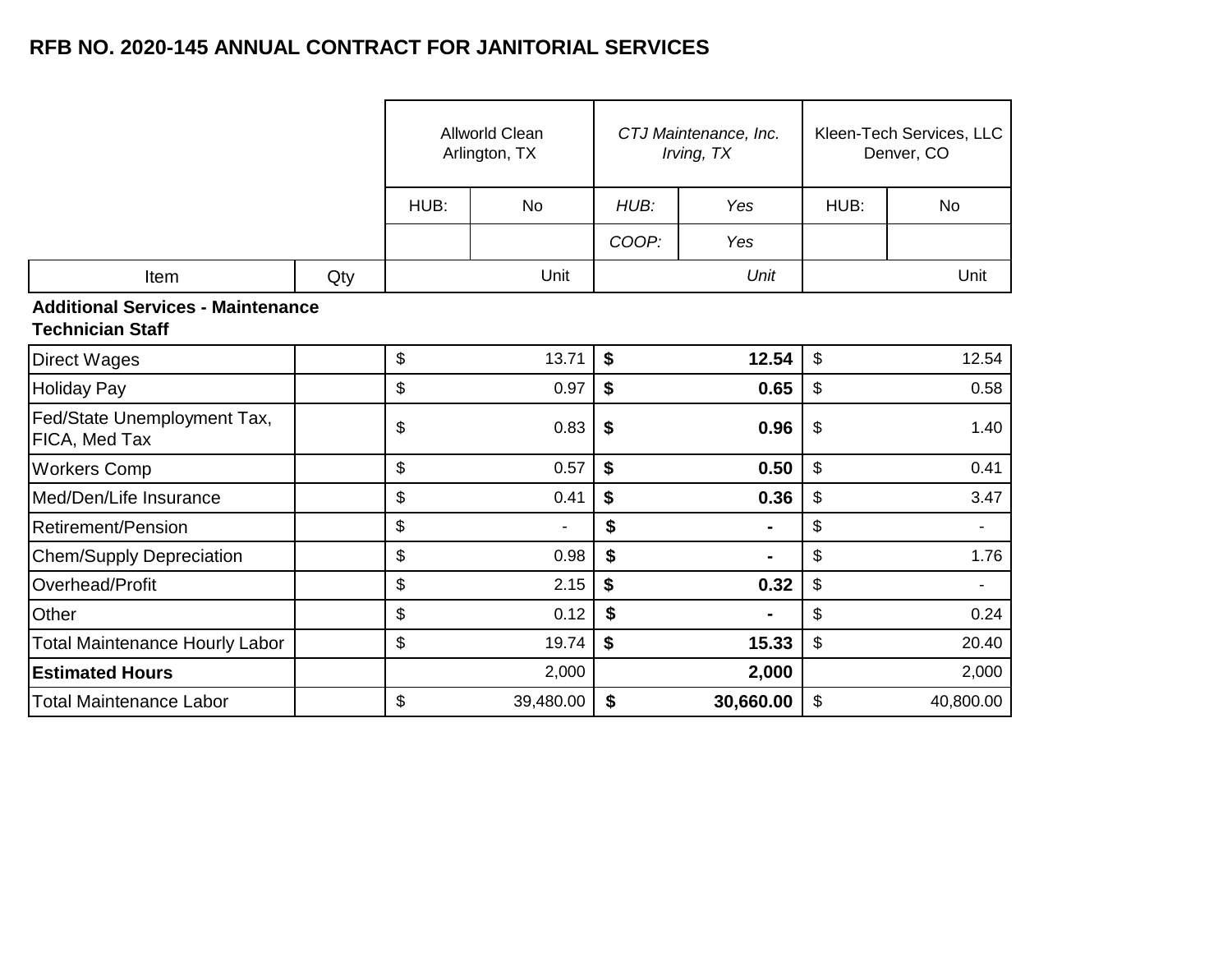|                                                                     |     | <b>LGC Energy Global Energy</b><br>FM, LLC<br><b>Detroit MI</b> |           |                            | <b>Oriental Building</b><br>Services, Inc.<br>Dallas, TX |                            | Southlake Leasing &<br>Management dba Regent<br>Services<br>Fort Worth, TX |
|---------------------------------------------------------------------|-----|-----------------------------------------------------------------|-----------|----------------------------|----------------------------------------------------------|----------------------------|----------------------------------------------------------------------------|
|                                                                     |     | HUB:                                                            | Yes       | HUB:                       | Yes                                                      | HUB:                       | No                                                                         |
|                                                                     |     |                                                                 |           | COOP:                      | Yes                                                      |                            |                                                                            |
| Item                                                                | Qty |                                                                 | Unit      |                            | <b>Unit</b>                                              |                            | Unit                                                                       |
| <b>Additional Services - Maintenance</b><br><b>Technician Staff</b> |     |                                                                 |           |                            |                                                          |                            |                                                                            |
| <b>Direct Wages</b>                                                 |     | \$                                                              | 12.54     | \$                         | 12.54                                                    | $\mathfrak{S}$             | 12.54                                                                      |
| <b>Holiday Pay</b>                                                  |     | \$                                                              | 0.60      | \$                         | 0.50                                                     | $\boldsymbol{\mathsf{S}}$  | 0.87                                                                       |
| Fed/State Unemployment Tax,<br>FICA, Med Tax                        |     | \$                                                              | 2.10      | \$                         | 1.09                                                     | $\boldsymbol{\mathsf{\$}}$ | 1.37                                                                       |
| <b>Workers Comp</b>                                                 |     | \$                                                              | 0.26      | \$                         | 0.42                                                     | \$                         | 0.74                                                                       |
| Med/Den/Life Insurance                                              |     | \$                                                              | 2.18      | \$                         | 0.15                                                     | $\sqrt[6]{\frac{1}{2}}$    | 0.43                                                                       |
| Retirement/Pension                                                  |     | \$                                                              |           | \$                         |                                                          | \$                         | $\blacksquare$                                                             |
| <b>Chem/Supply Depreciation</b>                                     |     | \$                                                              | 5.23      | $\boldsymbol{\mathcal{S}}$ | 0.48                                                     | \$                         | 0.82                                                                       |
| Overhead/Profit                                                     |     | \$                                                              | 2.59      | \$                         | 1.50                                                     | \$                         | 2.92                                                                       |
| Other                                                               |     | \$                                                              |           | \$                         |                                                          | \$                         | $\blacksquare$                                                             |
| <b>Total Maintenance Hourly Labor</b>                               |     | \$                                                              | 25.50     | \$                         | 16.68                                                    | \$                         | 19.69                                                                      |
| <b>Estimated Hours</b>                                              |     |                                                                 | 2,000     |                            | 2,000                                                    |                            | 2,000                                                                      |
| <b>Total Maintenance Labor</b>                                      |     | \$                                                              | 51,000.00 | \$                         | 33,360.00                                                | \$                         | 39,380.00                                                                  |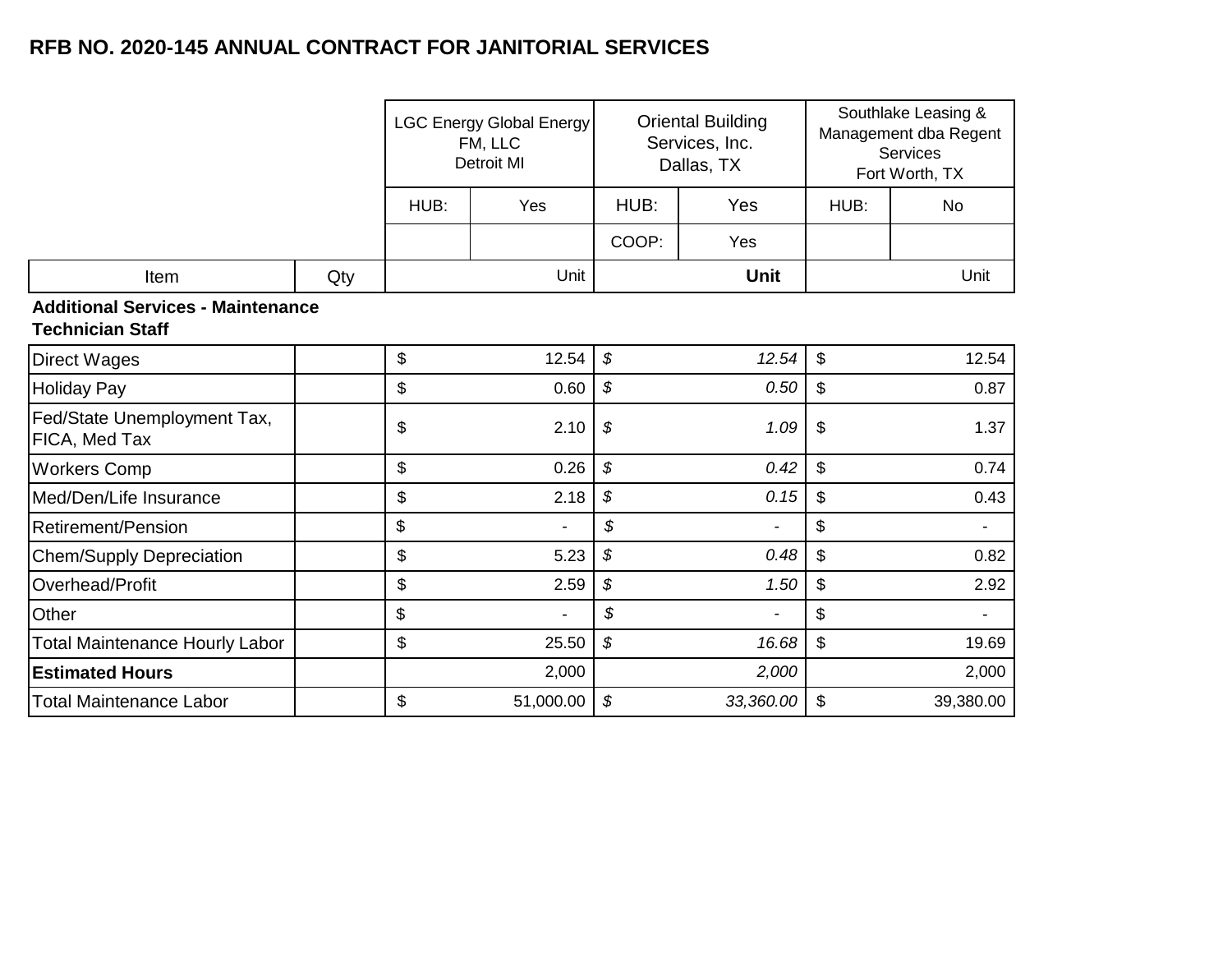|      |     |      | Eagle Maintenance<br>Company, Inc. dba Service<br>Master Clean<br>Dallas, TX |       | UBM Enterprise, Inc.<br>Dallas, TX |
|------|-----|------|------------------------------------------------------------------------------|-------|------------------------------------|
|      |     | HUB: | Yes                                                                          | HUB:  | Yes                                |
|      |     |      |                                                                              | COOP: | Yes                                |
| Item | Qty |      | Unit                                                                         |       | Unit                               |

#### **Additional Services - Maintenance Technician Staff**

| <b>Direct Wages</b>                          | \$ | 12.54     | \$<br>12.54     |
|----------------------------------------------|----|-----------|-----------------|
| <b>Holiday Pay</b>                           | \$ | 0.66      | \$<br>0.61      |
| Fed/State Unemployment Tax,<br>FICA, Med Tax | \$ | 1.19      | \$<br>1.45      |
| <b>Workers Comp</b>                          | \$ | 0.66      | \$<br>0.39      |
| Med/Den/Life Insurance                       | \$ | 0.58      | \$<br>0.48      |
| Retirement/Pension                           | \$ | ۰         | \$              |
| <b>Chem/Supply Depreciation</b>              | \$ | 0.68      | \$<br>1.25      |
| Overhead/Profit                              | \$ | 1.50      | \$<br>0.85      |
| Other                                        | \$ | ٠         | \$<br>0.30      |
| <b>Total Maintenance Hourly Labor</b>        | \$ | 17.81     | \$<br>17.87     |
| <b>Estimated Hours</b>                       |    | 2,000     | 2,000           |
| <b>Total Maintenance Labor</b>               | \$ | 35,620.00 | \$<br>35,740.00 |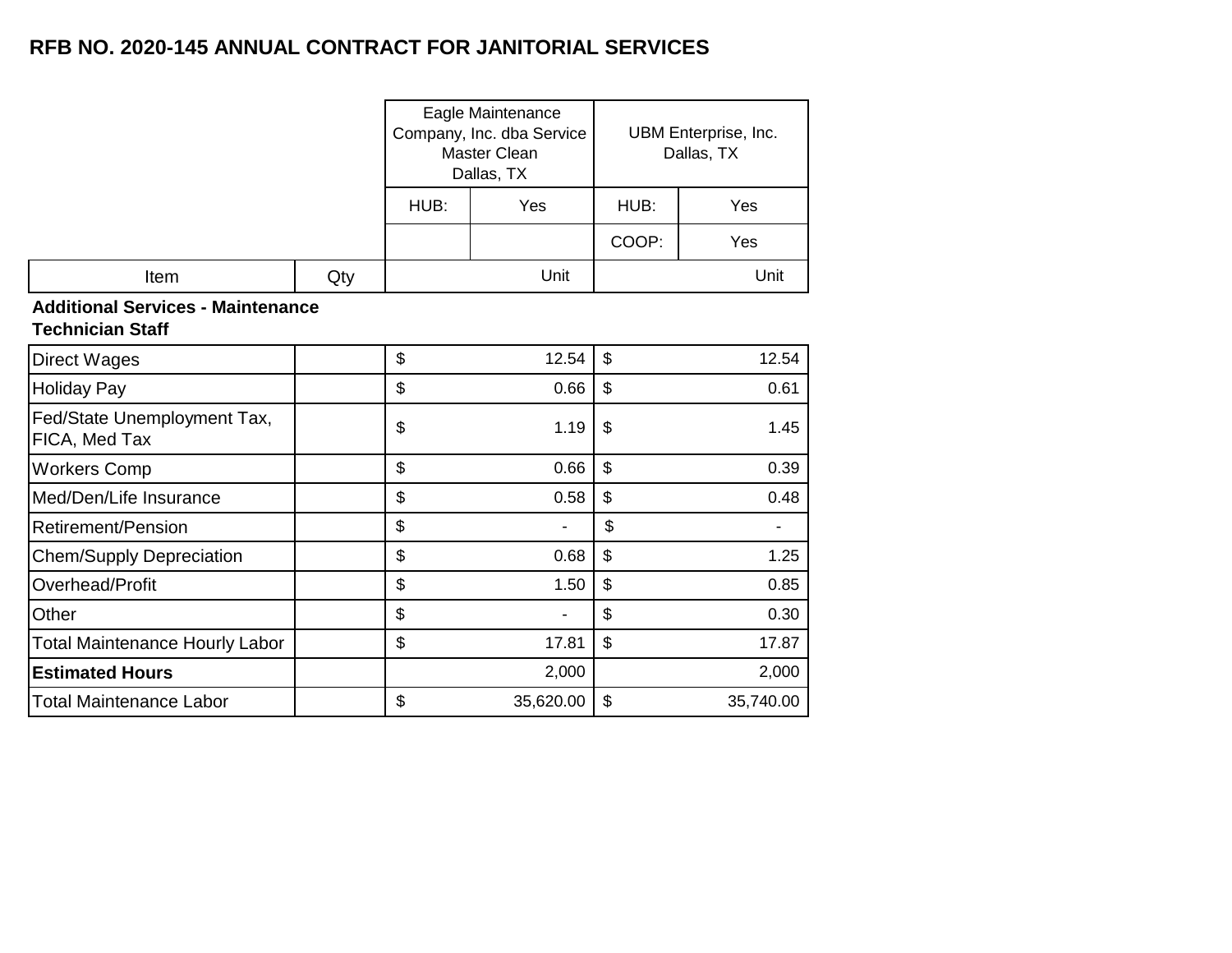|      |     |            | Allworld Clean<br>Arlington, TX |             | CTJ Maintenance, Inc.<br>Irving, TX |      | Kleen-Tech Services, LLC<br>Denver, CO |
|------|-----|------------|---------------------------------|-------------|-------------------------------------|------|----------------------------------------|
|      |     | HUB:<br>No |                                 | HUB:<br>Yes |                                     | HUB: | No                                     |
|      |     |            |                                 | COOP:       | Yes                                 |      |                                        |
| Item | Qty |            | Unit                            |             | Unit                                |      | Unit                                   |

#### **Additional Services - Floor Care**

|                                              | Sq. Feet |                | Unit | Extended        |    | <b>Unit</b> |    | <b>Extended</b> |                           | Unit |                            | Extended   |
|----------------------------------------------|----------|----------------|------|-----------------|----|-------------|----|-----------------|---------------------------|------|----------------------------|------------|
| Strip/Wax, No Furniture                      | 56,184   | $\mathfrak{L}$ | 0.30 | \$<br>16,855.20 | \$ | 0.30        | S. | 16,855.20       | \$                        | 0.28 | \$                         | 15,731.52  |
| Strip/Wax, Furniture Moving                  | 48,284   | \$             | 0.25 | \$<br>12,071.00 | \$ | 0.37        | \$ | 17,865.08       | \$                        | 0.40 | \$                         | 19,313.60  |
| Carpet Cleaning, Furniture<br>Moving         | 17,672   | \$             | 0.25 | \$<br>4,418.00  | \$ | 0.30        | S. | 5,301.60        | \$                        | 0.13 | \$                         | 2,297.36   |
| <b>Terrazzo Burnishing</b>                   | 104,468  | \$             | 0.12 | \$<br>12,536.16 | \$ | 0.07        | \$ | 7,312.76        | \$                        | 0.20 | $\boldsymbol{\mathsf{\$}}$ | 20,893.60  |
| <b>Total Additional Services</b>             |          | \$             |      | 45,880.36       | \$ |             |    | 47,334.64       | \$                        |      |                            | 58,236.08  |
| <b>TOTAL SECTION I - GROUP 2</b>             |          | \$             |      | 687,899.64      | \$ |             |    | 628,778.16      | \$                        |      |                            | 938,949.00 |
| <b>Alternate - Janitorial Staff</b>          |          |                |      |                 |    |             |    |                 |                           |      |                            |            |
| <b>**Not part of Evaluation**</b>            |          |                |      | Unit            |    |             |    | <b>Unit</b>     |                           |      |                            | Unit       |
| <b>Direct Wages</b>                          |          | \$             |      | 11.67           | \$ |             |    | 11.00           | \$                        |      |                            | 11.00      |
| <b>Holiday Pay</b>                           |          | \$             |      | 0.97            | \$ |             |    | 0.52            | \$                        |      |                            | 0.51       |
| Fed/State Unemployment Tax,<br>FICA, Med Tax |          | \$             |      | 0.77            | \$ |             |    | 0.84            | \$                        |      |                            | 1.23       |
| <b>Workers Comp</b>                          |          | \$             |      | 0.55            | \$ |             |    | 0.50            | \$                        |      |                            | 0.44       |
| Med/Den/Life Insurance                       |          | \$             |      | 0.41            | \$ |             |    | 0.39            | $\boldsymbol{\mathsf{S}}$ |      |                            | 3.47       |
| Retirement/Pension                           |          | \$             |      | ٠.              | \$ |             |    |                 | \$                        |      |                            |            |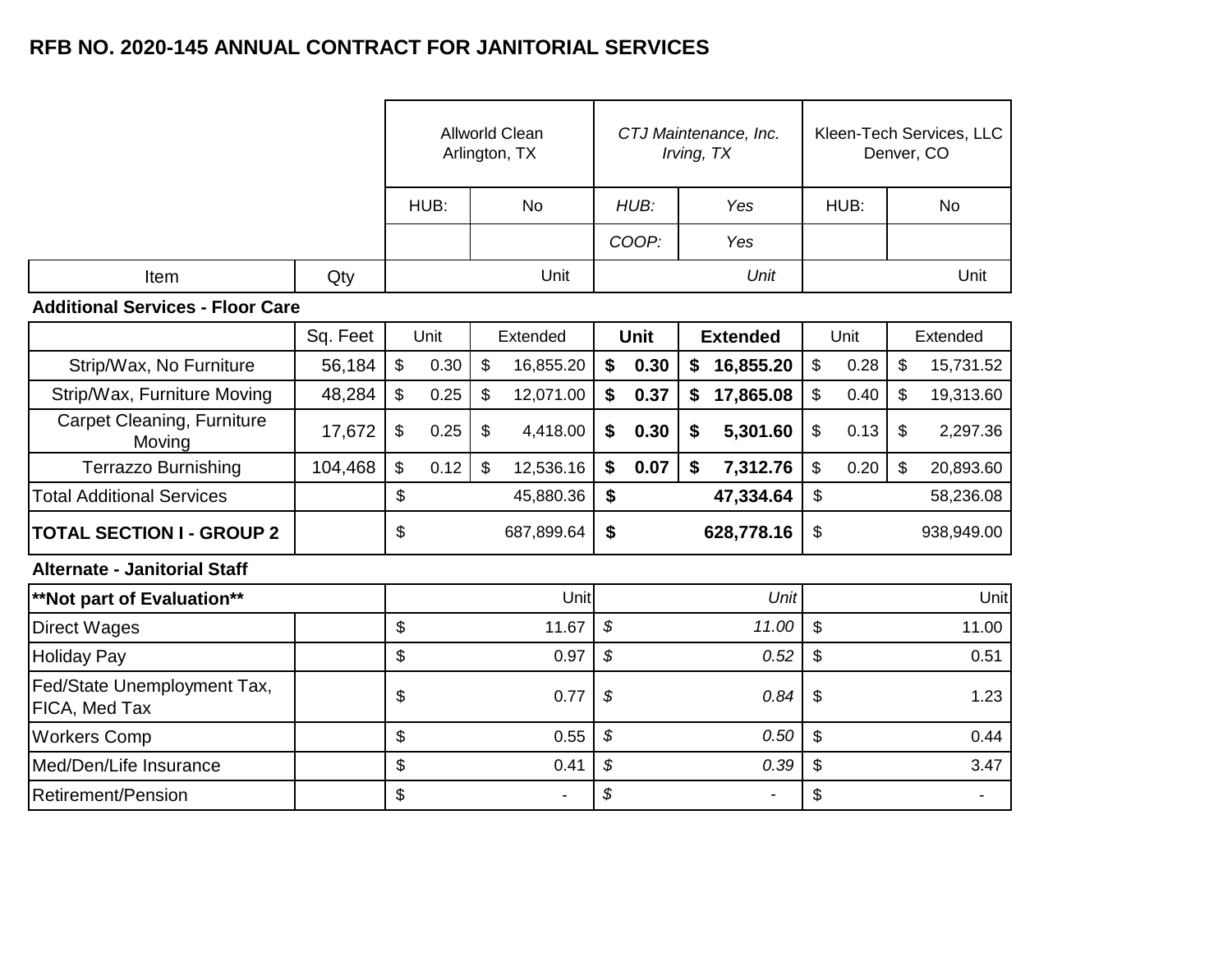|                                              |          | <b>LGC Energy Global Energy</b><br>FM, LLC<br><b>Detroit MI</b> |      |                            | <b>Oriental Building</b><br>Services, Inc.<br>Dallas, TX |                            |           |                            |             |               | Southlake Leasing &<br>Management dba Regent<br>Services<br>Fort Worth, TX |    |                |
|----------------------------------------------|----------|-----------------------------------------------------------------|------|----------------------------|----------------------------------------------------------|----------------------------|-----------|----------------------------|-------------|---------------|----------------------------------------------------------------------------|----|----------------|
|                                              |          | HUB:<br>HUB:<br>Yes<br>Yes                                      |      | HUB:                       |                                                          |                            | <b>No</b> |                            |             |               |                                                                            |    |                |
|                                              |          |                                                                 |      |                            |                                                          |                            | COOP:     |                            | Yes         |               |                                                                            |    |                |
| Item                                         | Qty      |                                                                 |      |                            | Unit                                                     |                            |           |                            | <b>Unit</b> |               |                                                                            |    | Unit           |
| <b>Additional Services - Floor Care</b>      |          |                                                                 |      |                            |                                                          |                            |           |                            |             |               |                                                                            |    |                |
|                                              | Sq. Feet |                                                                 | Unit |                            | Extended                                                 |                            | Unit      |                            | Extended    |               | Unit                                                                       |    | Extended       |
| Strip/Wax, No Furniture                      | 56,184   | $\sqrt[6]{\frac{1}{2}}$                                         | 0.15 | $\sqrt[6]{\frac{1}{2}}$    | 8,427.60                                                 | \$                         | 0.28      | $\boldsymbol{\mathcal{S}}$ | 15,731.52   | $\$\$         | 0.22                                                                       | \$ | 12,360.48      |
| Strip/Wax, Furniture Moving                  | 48,284   | $\mathsf{\$}$                                                   | 0.28 | \$                         | 13,519.52                                                | $\boldsymbol{\mathcal{S}}$ | 0.32      | \$                         | 15,450.88   | $\mathsf{\$}$ | 0.25                                                                       | \$ | 12,071.00      |
| <b>Carpet Cleaning, Furniture</b><br>Moving  | 17,672   | \$                                                              | 0.30 | $\boldsymbol{\mathsf{\$}}$ | 5,301.60                                                 | \$                         | 0.25      | $\boldsymbol{\mathcal{S}}$ | 4,418.00    | \$            | 0.10                                                                       | \$ | 1,767.20       |
| <b>Terrazzo Burnishing</b>                   | 104,468  | $\mathsf{\$}$                                                   | 0.26 | $\mathfrak{s}$             | 27,161.68                                                | $\boldsymbol{\mathcal{S}}$ | 0.08      | $\mathcal{L}$              | 8,357.44    | \$            | 0.03                                                                       | \$ | 3,134.04       |
| <b>Total Additional Services</b>             |          | \$                                                              |      |                            | 54,410.40                                                | \$                         |           |                            | 43,957.84   | \$            |                                                                            |    | 29,332.72      |
| <b>TOTAL SECTION I - GROUP 2</b>             |          | \$                                                              |      |                            | 851,396.20                                               | \$                         |           |                            | 645,033.80  | \$            |                                                                            |    | 684,989.64     |
| <b>Alternate - Janitorial Staff</b>          |          |                                                                 |      |                            |                                                          |                            |           |                            |             |               |                                                                            |    |                |
| **Not part of Evaluation**                   |          |                                                                 |      |                            | Unit                                                     |                            |           |                            | Unit        |               |                                                                            |    | Unit           |
| <b>Direct Wages</b>                          |          | \$                                                              |      |                            | 11.00                                                    | \$                         |           |                            | 11.00       | \$            |                                                                            |    | 11.00          |
| <b>Holiday Pay</b>                           |          | \$                                                              |      |                            | 0.50                                                     | \$                         |           |                            | 0.50        | \$            |                                                                            |    | 0.07           |
| Fed/State Unemployment Tax,<br>FICA, Med Tax |          | \$                                                              | 2.02 |                            | \$<br>0.95                                               |                            |           | \$                         |             | 1.33          |                                                                            |    |                |
| <b>Workers Comp</b>                          |          | \$                                                              | 0.25 |                            | \$<br>0.44                                               |                            | \$        |                            | 0.72        |               |                                                                            |    |                |
| Med/Den/Life Insurance                       |          | \$<br>1.75                                                      |      | \$<br>0.28                 |                                                          | \$                         |           | 0.03                       |             |               |                                                                            |    |                |
| <b>Retirement/Pension</b>                    |          | \$                                                              |      |                            | $\blacksquare$                                           | \$                         |           |                            | ٠           | \$            |                                                                            |    | $\blacksquare$ |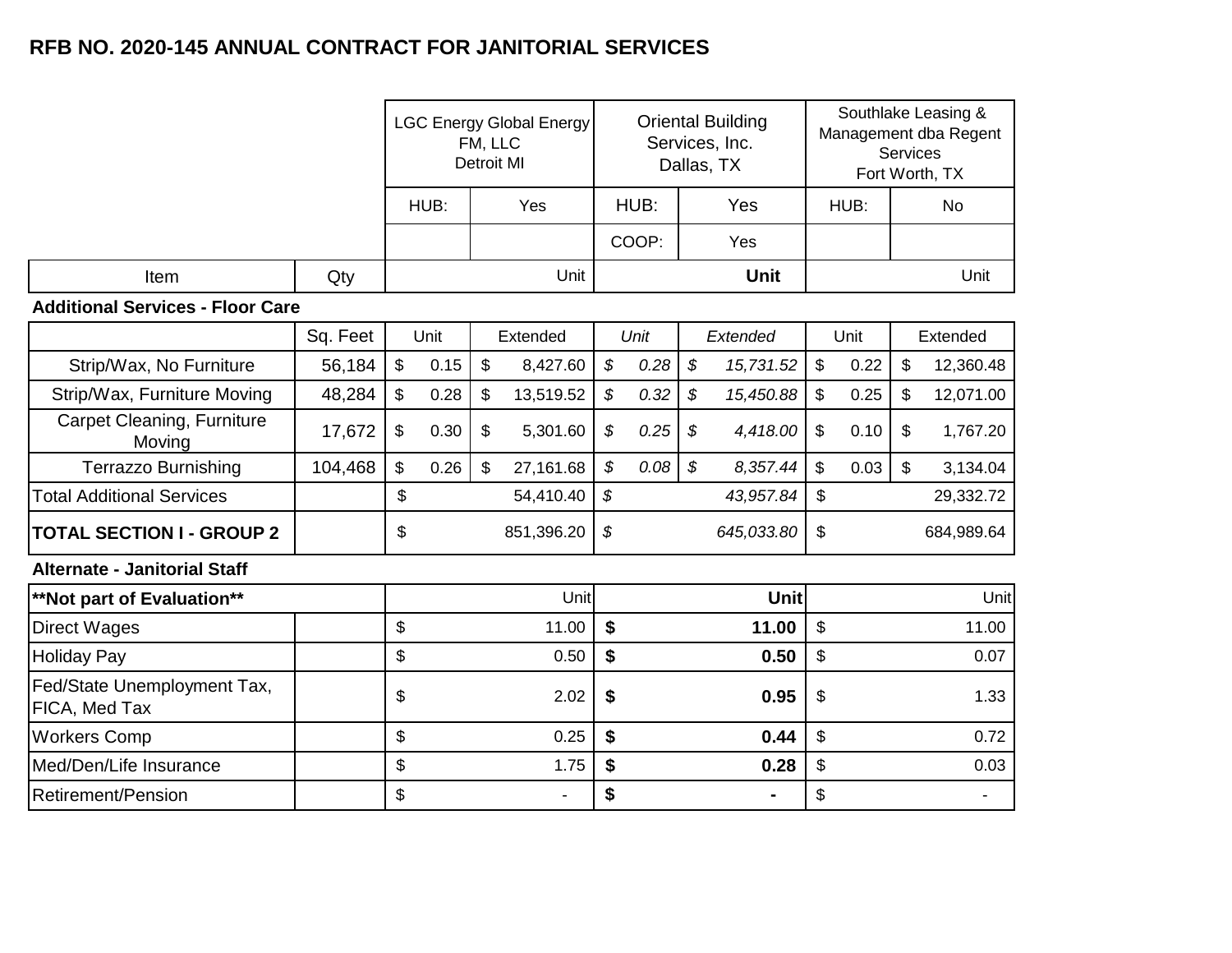|      |     |      | Eagle Maintenance<br>Company, Inc. dba Service<br>Master Clean<br>Dallas, TX |       | UBM Enterprise, Inc.<br>Dallas, TX |
|------|-----|------|------------------------------------------------------------------------------|-------|------------------------------------|
|      |     | HUB: | Yes                                                                          | HUB:  | Yes                                |
|      |     |      |                                                                              | COOP: | Yes                                |
| Item | Qty |      | Unit                                                                         |       | Unit                               |

#### **Additional Services - Floor Care**

|                                              | Sq. Feet |                  | Unit | Extended |            |      | Unit       |    | Extended  |
|----------------------------------------------|----------|------------------|------|----------|------------|------|------------|----|-----------|
| Strip/Wax, No Furniture                      | 56,184   | \$               | 0.40 | \$       | 22,473.60  | \$   | 0.30       | \$ | 16,855.20 |
| Strip/Wax, Furniture Moving                  | 48,284   | \$               | 0.45 | \$       | 21,727.80  | \$   | 0.32       | \$ | 15,450.88 |
| Carpet Cleaning, Furniture<br>Moving         | 17,672   | \$               | 0.25 | \$       | 4,418.00   | \$   | 0.20       | \$ | 3,534.40  |
| <b>Terrazzo Burnishing</b>                   | 104,468  | \$               | 0.15 | \$       | 15,670.20  | \$   | 0.10       | \$ | 10,446.80 |
| <b>Total Additional Services</b>             |          | \$               |      |          | 64,289.60  | \$   |            |    | 46,287.28 |
| <b>TOTAL SECTION I - GROUP 2</b>             |          | \$               |      |          | 697,337.20 | \$   | 649,423.76 |    |           |
| <b>Alternate - Janitorial Staff</b>          |          |                  |      |          |            |      |            |    |           |
| **Not part of Evaluation**                   |          |                  |      |          | Unit       |      |            |    | Unit      |
| Direct Wages                                 |          | \$               |      |          | 11.00      | \$   |            |    | 11.00     |
| <b>Holiday Pay</b>                           |          | \$               |      |          | 0.69       | \$   |            |    | 0.53      |
| Fed/State Unemployment Tax,<br>FICA, Med Tax |          | \$               |      |          | 1.23       | \$   |            |    | 1.27      |
| <b>Workers Comp</b>                          |          | \$<br>\$<br>0.69 |      |          |            | 0.35 |            |    |           |
| Med/Den/Life Insurance                       |          | \$               |      |          | 0.69       | \$   |            |    | 0.36      |
| Retirement/Pension                           |          | \$               |      |          |            | \$   |            |    |           |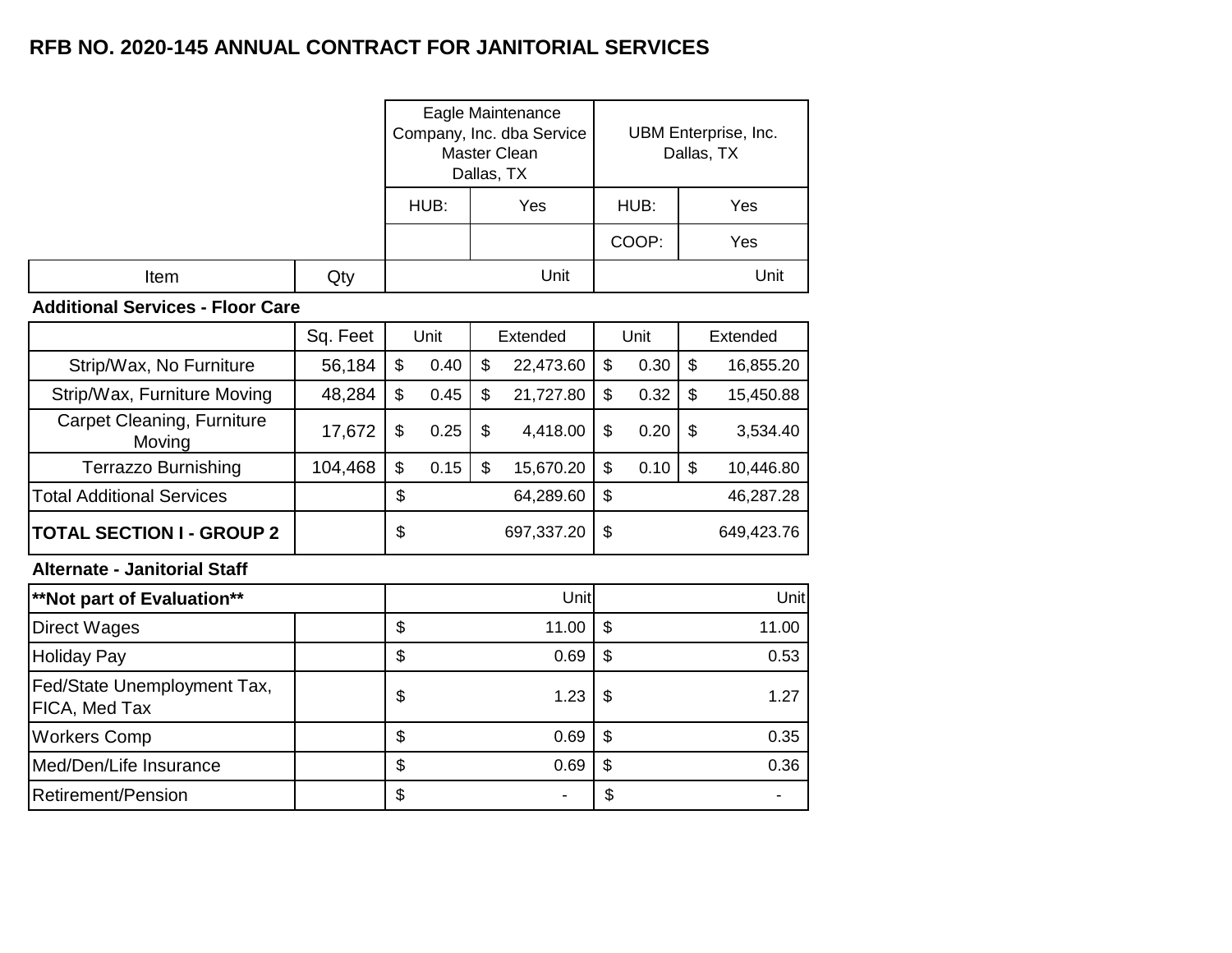|                                               |     |             | <b>Allworld Clean</b><br>Arlington, TX |             | CTJ Maintenance, Inc.<br>Irving, TX | Kleen-Tech Services, LLC<br>Denver, CO |                |  |
|-----------------------------------------------|-----|-------------|----------------------------------------|-------------|-------------------------------------|----------------------------------------|----------------|--|
|                                               |     | HUB:        | <b>No</b>                              | HUB:        | Yes                                 | HUB:                                   | <b>No</b>      |  |
|                                               |     |             |                                        | COOP:       | Yes                                 |                                        |                |  |
| Item                                          | Qty |             | Unit                                   |             | Unit                                |                                        | Unit           |  |
| Alternate - Janitorial Staff, Continued       |     |             |                                        |             |                                     |                                        |                |  |
| <b>Chem/Supply Depreciation</b>               |     | \$          | 0.98                                   | \$          | 0.85                                | \$                                     | 2.02           |  |
| Overhead/Profit                               |     | \$          | 2.78                                   | \$          | 1.83                                | \$                                     | 7.74           |  |
| Other                                         |     | \$          | 0.16                                   | \$          | 0.07                                | \$                                     | 0.14           |  |
| <b>Total Janitorial Hourly Labor</b>          |     | \$          | 18.29                                  | \$          | 16.00                               | \$<br>26.55                            |                |  |
| <b>SECTION I - GROUP 3 - Janitorial Staff</b> |     |             |                                        |             |                                     |                                        |                |  |
| <b>Direct Wages</b>                           |     | \$          | 11.69                                  | \$          | 11.00                               | $\mathbb{S}$                           | 11.00          |  |
| <b>Holiday Pay</b>                            |     | \$          | 0.97                                   | \$          | 0.57                                | \$                                     | 0.51           |  |
| Fed/State Unemployment Tax,<br>FICA, Med Tax  |     | \$          | 0.77                                   | \$          | 0.84                                | $\frac{1}{2}$                          | 1.23           |  |
| <b>Workers Comp</b>                           |     | \$          | 0.55                                   | \$          | 0.50                                | \$                                     | 0.44           |  |
| Med/Den/Life Insurance                        |     | \$          | 0.41                                   | \$          | 0.36                                | \$                                     | 3.47           |  |
| <b>Retirement/Pension</b>                     |     | \$          | $\overline{a}$                         | \$          | $\overline{a}$                      | $\mathfrak{S}$                         | $\blacksquare$ |  |
| Chem/Supply Depreciation                      |     | \$          | 0.98                                   | \$          | 0.82                                | \$                                     | 2.13           |  |
| Overhead/Profit                               |     | \$          | 2.29                                   | \$          | 1.36                                | \$                                     | 6.84           |  |
| Other                                         |     | \$          | 0.16                                   | \$          | $\ddot{\phantom{a}}$                | \$                                     | 0.16           |  |
| <b>Total Janitorial Hourly Labor</b>          |     | \$<br>17.82 |                                        | \$<br>15.45 |                                     | \$                                     |                |  |
| <b>Estimated Hours</b>                        |     |             | 65,927                                 |             | 65,927                              | 65,927                                 |                |  |
| <b>Total Janitorial Staff Labor</b>           |     | \$          | 1,174,819.14                           | \$          | 1,018,572.15                        | $\frac{1}{2}$                          | 1,699,598.06   |  |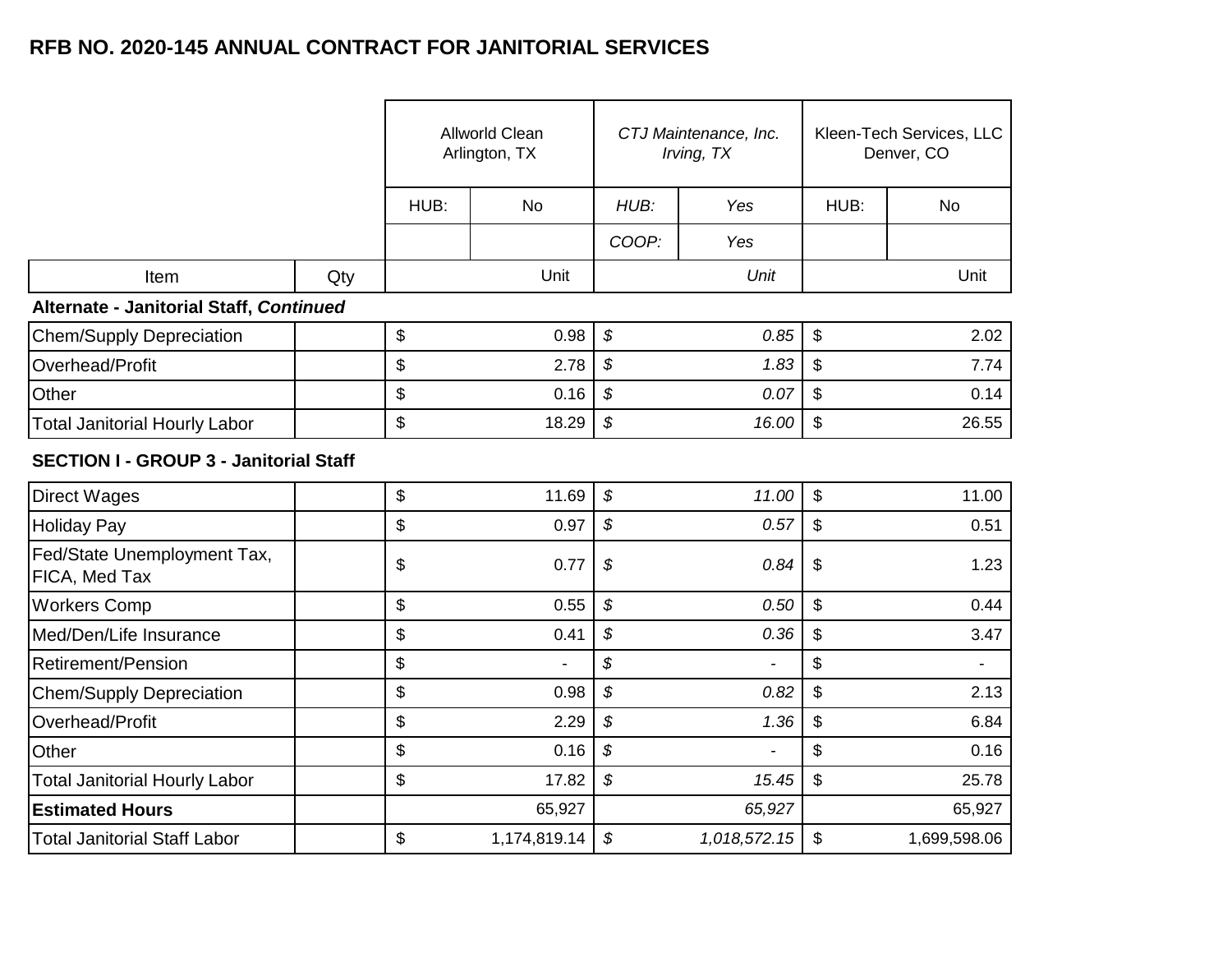|                                               |     |             | <b>LGC Energy Global Energy</b><br>FM, LLC<br><b>Detroit MI</b> |             | <b>Oriental Building</b><br>Services, Inc.<br>Dallas, TX | Southlake Leasing &<br>Management dba Regent<br><b>Services</b><br>Fort Worth, TX |                |
|-----------------------------------------------|-----|-------------|-----------------------------------------------------------------|-------------|----------------------------------------------------------|-----------------------------------------------------------------------------------|----------------|
|                                               |     | HUB:        | Yes                                                             | HUB:<br>Yes |                                                          | HUB:                                                                              | <b>No</b>      |
|                                               |     |             |                                                                 | COOP:       | Yes                                                      |                                                                                   |                |
| Item                                          | Qty |             | Unit                                                            |             | Unit                                                     |                                                                                   | Unit           |
| Alternate - Janitorial Staff, Continued       |     |             |                                                                 |             |                                                          |                                                                                   |                |
| <b>Chem/Supply Depreciation</b>               |     | \$          | 1.31                                                            | \$          | 0.83                                                     | \$                                                                                | 0.72           |
| Overhead/Profit                               |     | \$          | 5.00                                                            | \$          | 2.27                                                     | \$                                                                                | 3.83           |
| Other                                         |     | \$          |                                                                 | \$          | 0.06                                                     | \$                                                                                |                |
| <b>Total Janitorial Hourly Labor</b>          |     | \$          | 21.83                                                           | \$          | 16.33                                                    | \$                                                                                | 17.70          |
| <b>SECTION I - GROUP 3 - Janitorial Staff</b> |     |             |                                                                 |             |                                                          |                                                                                   |                |
| <b>Direct Wages</b>                           |     | \$          | 11.00                                                           | \$          | 11.00                                                    | \$                                                                                | 11.00          |
| <b>Holiday Pay</b>                            |     | \$          | 0.61                                                            | \$          | 0.51                                                     | \$                                                                                | 0.07           |
| Fed/State Unemployment Tax,<br>FICA, Med Tax  |     | \$          | 2.32                                                            | \$          | 0.96                                                     | \$                                                                                | 1.33           |
| <b>Workers Comp</b>                           |     | \$          | 0.29                                                            | \$          | 0.57                                                     | \$                                                                                | 0.71           |
| Med/Den/Life Insurance                        |     | \$          | 1.75                                                            | \$          | 0.21                                                     | \$                                                                                | 0.03           |
| Retirement/Pension                            |     | \$          | $\overline{a}$                                                  | \$          |                                                          | \$                                                                                | $\blacksquare$ |
| <b>Chem/Supply Depreciation</b>               |     | \$          | 1.16                                                            | \$          | 0.58                                                     | \$                                                                                | 0.72           |
| Overhead/Profit                               |     | \$          | 4.93                                                            | \$          | 1.63                                                     | \$                                                                                | 3.79           |
| Other                                         |     | \$          | $\blacksquare$                                                  | \$          | 0.06                                                     | \$                                                                                | $\blacksquare$ |
| <b>Total Janitorial Hourly Labor</b>          |     | \$<br>22.06 |                                                                 | \$<br>15.52 |                                                          | \$<br>17.65                                                                       |                |
| <b>Estimated Hours</b>                        |     | 65,927      |                                                                 | 65,927      |                                                          | 65,927                                                                            |                |
| <b>Total Janitorial Staff Labor</b>           |     | \$          | 1,454,349.62                                                    | \$          | 1,023,187.04                                             | \$                                                                                | 1,163,611.55   |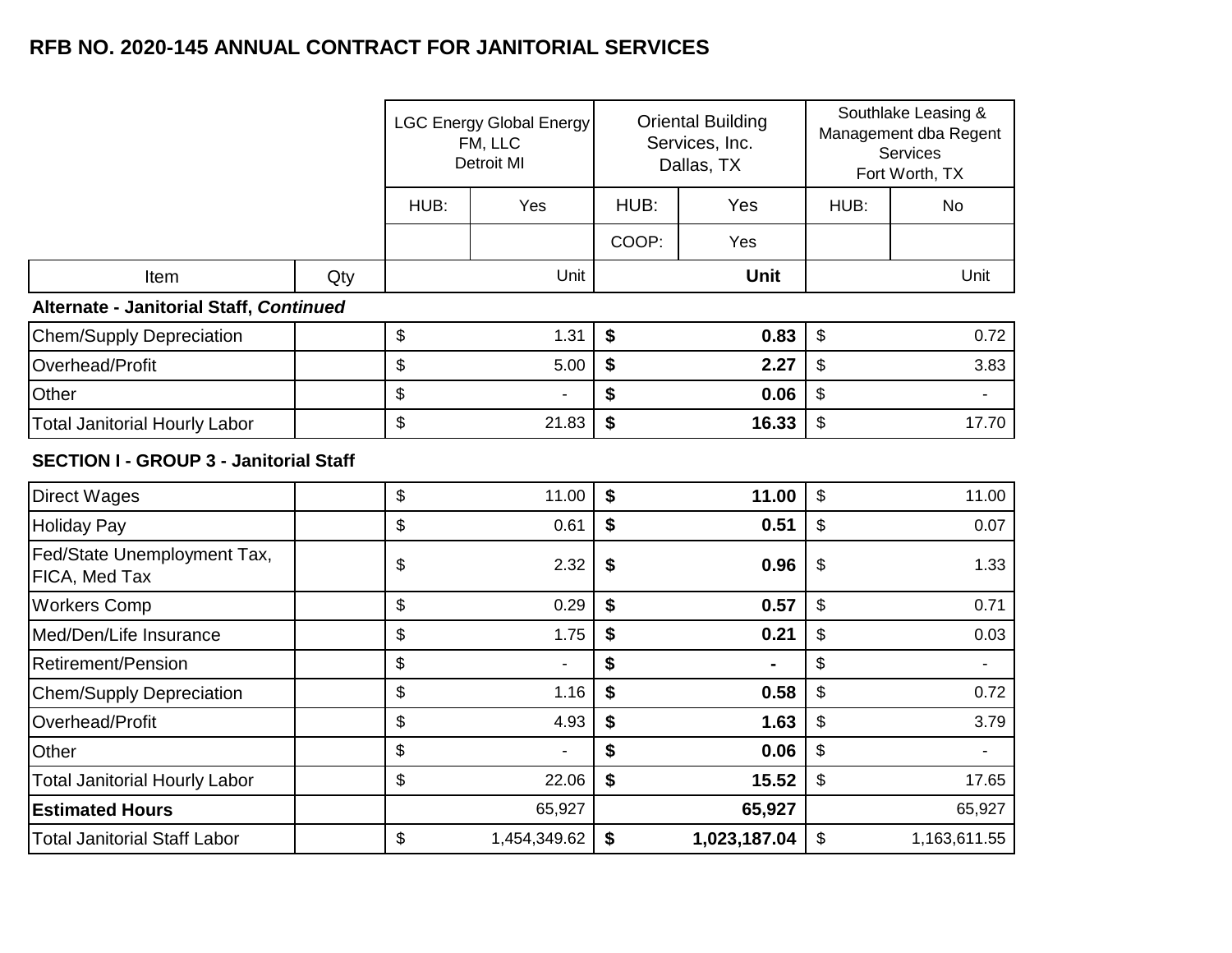|                                               |     |      | Eagle Maintenance<br>Company, Inc. dba Service<br>Master Clean<br>Dallas, TX | UBM Enterprise, Inc.<br>Dallas, TX |              |  |
|-----------------------------------------------|-----|------|------------------------------------------------------------------------------|------------------------------------|--------------|--|
|                                               |     | HUB: | Yes                                                                          | HUB:                               | Yes          |  |
|                                               |     |      |                                                                              | COOP:                              | Yes          |  |
| Item                                          | Qty |      | Unit                                                                         |                                    | Unit         |  |
| Alternate - Janitorial Staff, Continued       |     |      |                                                                              |                                    |              |  |
| <b>Chem/Supply Depreciation</b>               |     | \$   | 1.22                                                                         | \$                                 | 0.59         |  |
| Overhead/Profit                               |     | \$   | 2.75                                                                         | \$                                 | 2.15         |  |
| Other                                         |     | \$   | 0.10                                                                         | \$                                 | 0.02         |  |
| <b>Total Janitorial Hourly Labor</b>          |     | \$   | 18.37                                                                        | \$                                 | 16.27        |  |
| <b>SECTION I - GROUP 3 - Janitorial Staff</b> |     |      |                                                                              |                                    |              |  |
| <b>Direct Wages</b>                           |     | \$   | 11.00                                                                        | \$                                 | 11.00        |  |
| <b>Holiday Pay</b>                            |     | \$   | 0.67                                                                         | \$                                 | 0.53         |  |
| Fed/State Unemployment Tax,<br>FICA, Med Tax  |     | \$   | 1.20                                                                         | \$                                 | 1.27         |  |
| <b>Workers Comp</b>                           |     | \$   | 0.67                                                                         | \$                                 | 0.35         |  |
| Med/Den/Life Insurance                        |     | \$   | 0.60                                                                         | \$                                 | 0.37         |  |
| <b>Retirement/Pension</b>                     |     | \$   |                                                                              | \$                                 |              |  |
| <b>Chem/Supply Depreciation</b>               |     | \$   | 1.45                                                                         | \$                                 | 0.58         |  |
| Overhead/Profit                               |     | \$   | 2.21                                                                         | \$                                 | 2.11         |  |
| Other                                         |     | \$   |                                                                              | \$                                 | 0.05         |  |
| <b>Total Janitorial Hourly Labor</b>          |     | \$   | 17.80                                                                        | \$                                 | 16.26        |  |
| <b>Estimated Hours</b>                        |     |      | 65,927                                                                       |                                    | 65,927       |  |
| <b>Total Janitorial Staff Labor</b>           |     | \$   | 1,173,500.60                                                                 | $\boldsymbol{\mathsf{S}}$          | 1,071,973.02 |  |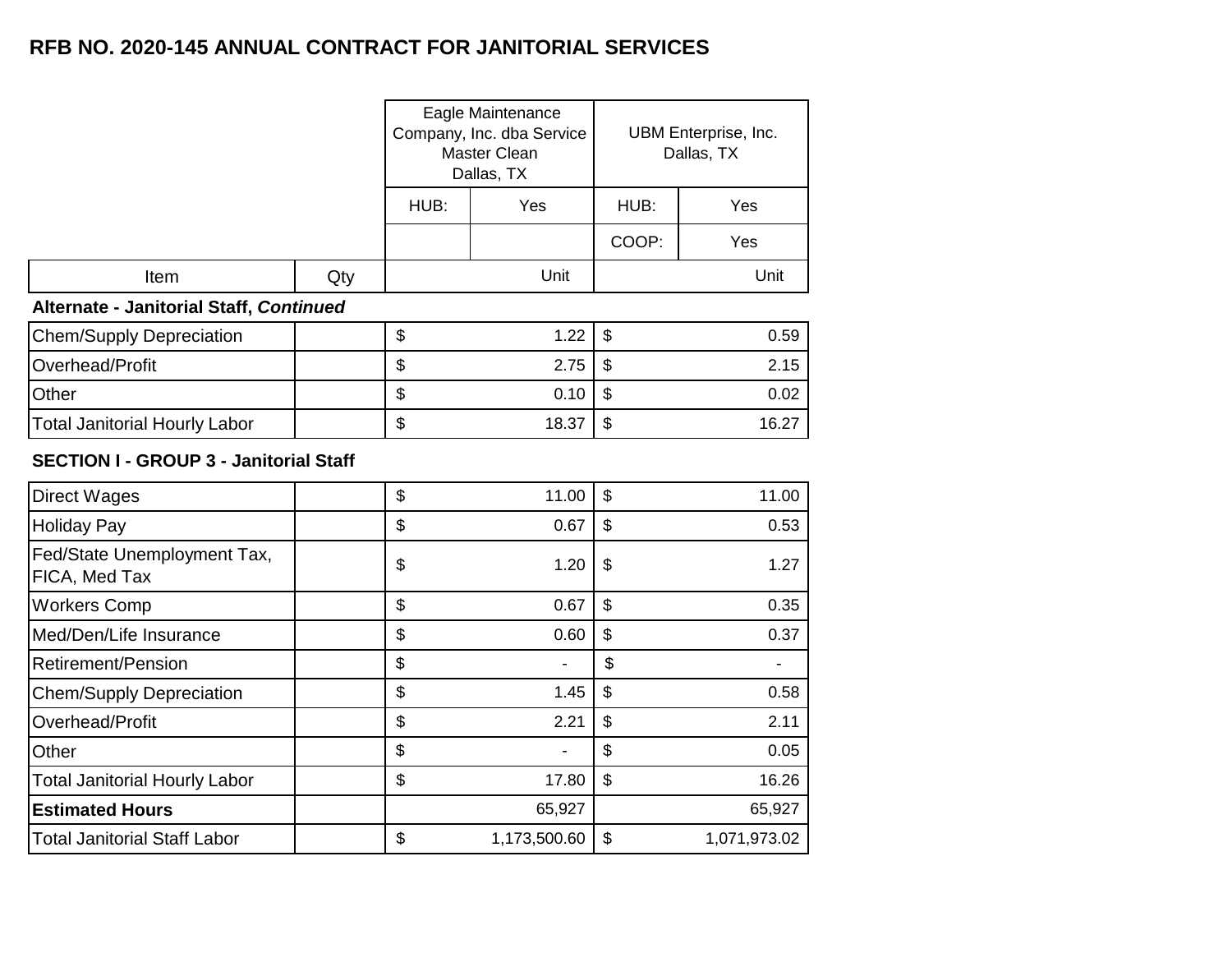|                                              |     | <b>Allworld Clean</b><br>Arlington, TX |                |             | CTJ Maintenance, Inc.<br>Irving, TX | Kleen-Tech Services, LLC<br>Denver, CO |            |
|----------------------------------------------|-----|----------------------------------------|----------------|-------------|-------------------------------------|----------------------------------------|------------|
|                                              |     | HUB:                                   | <b>No</b>      |             | HUB:<br>Yes                         |                                        | No         |
|                                              |     |                                        |                | COOP:       | Yes                                 |                                        |            |
| Item                                         | Qty |                                        | Unit           |             | Unit                                |                                        | Unit       |
| <b>Maintenance Technician Staff</b>          |     |                                        |                |             |                                     |                                        |            |
| <b>Direct Wages</b>                          |     | \$                                     | 13.71          | \$          | 12.54                               | $\boldsymbol{\mathsf{S}}$              | 12.54      |
| <b>Holiday Pay</b>                           |     | \$<br>0.97                             |                | \$          | 0.65                                | \$                                     | 0.58       |
| Fed/State Unemployment Tax,<br>FICA, Med Tax |     | \$                                     | 0.83           | \$<br>0.96  |                                     | \$                                     | 1.40       |
| <b>Workers Comp</b>                          |     | \$                                     | 0.57           | \$          | 0.50                                | $\mathfrak{S}$                         | 0.41       |
| Med/Den/Life Insurance                       |     | \$                                     | 0.41           | \$          | 0.36                                | \$                                     | 3.47       |
| <b>Retirement/Pension</b>                    |     | \$                                     | $\blacksquare$ | \$          | $\overline{\phantom{a}}$            | \$                                     |            |
| <b>Chem/Supply Depreciation</b>              |     | \$                                     | 0.98           | \$          | $\overline{\phantom{a}}$            | \$                                     | 2.14       |
| Overhead/Profit                              |     | \$                                     | 2.25           | \$          | 0.32                                | \$                                     |            |
| Other                                        |     | \$                                     | 0.016          | \$          |                                     | \$                                     | 0.12       |
| <b>Total Maintenance Hourly Labor</b>        |     | \$<br>19.74                            |                | \$<br>15.33 |                                     | $\mathfrak{s}$                         | 20.66      |
| <b>Estimated Hours</b>                       |     | 14,000                                 |                | 14,000      |                                     |                                        | 14,000     |
| <b>Total Maintenance Labor</b>               |     | \$                                     | 276,304.00     | \$          | 214,620.00                          | \$                                     | 289,240.00 |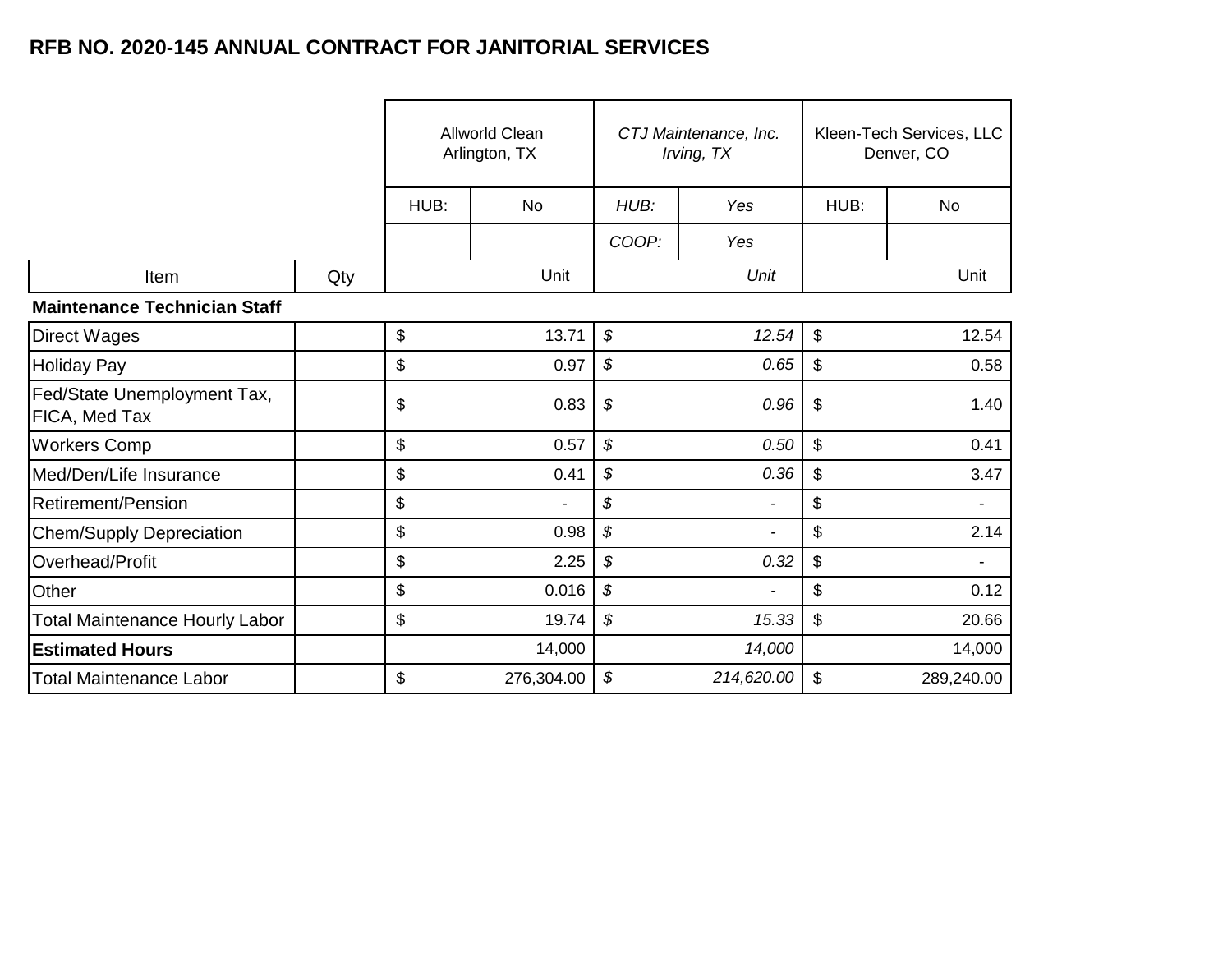|                                              |     | <b>LGC Energy Global Energy</b><br>FM, LLC<br><b>Detroit MI</b> |                |             | <b>Oriental Building</b><br>Services, Inc.<br>Dallas, TX | Southlake Leasing &<br>Management dba Regent<br>Services<br>Fort Worth, TX |                |
|----------------------------------------------|-----|-----------------------------------------------------------------|----------------|-------------|----------------------------------------------------------|----------------------------------------------------------------------------|----------------|
|                                              |     | HUB:                                                            | Yes            |             | HUB:<br>Yes                                              |                                                                            | <b>No</b>      |
|                                              |     |                                                                 |                | COOP:       | Yes                                                      |                                                                            |                |
| Item                                         | Qty |                                                                 | Unit           |             | <b>Unit</b>                                              |                                                                            | Unit           |
| <b>Maintenance Technician Staff</b>          |     |                                                                 |                |             |                                                          |                                                                            |                |
| <b>Direct Wages</b>                          |     | \$                                                              | 12.54          | \$          | 12.54                                                    | \$                                                                         | 12.54          |
| <b>Holiday Pay</b>                           |     | \$                                                              | 0.60           | \$          | 0.60                                                     | $\$\$                                                                      | 0.86           |
| Fed/State Unemployment Tax,<br>FICA, Med Tax |     | \$                                                              | 2.10           | \$          | 1.08                                                     | \$                                                                         | 1.37           |
| <b>Workers Comp</b>                          |     | \$                                                              | 0.26           | \$          | 0.43                                                     | \$                                                                         | 0.74           |
| Med/Den/Life Insurance                       |     | \$                                                              | 2.10           | \$          | 0.20                                                     | \$                                                                         | 0.43           |
| <b>Retirement/Pension</b>                    |     | \$                                                              | $\blacksquare$ | \$          | ۰                                                        | \$                                                                         | $\blacksquare$ |
| <b>Chem/Supply Depreciation</b>              |     | \$                                                              | 1.36           | \$          | 0.13                                                     | \$                                                                         | 0.82           |
| Overhead/Profit                              |     | \$                                                              | 3.91           | \$          | 0.51                                                     | $\$\$                                                                      | 2.91           |
| Other                                        |     | \$                                                              |                | \$          | 0.14                                                     | \$                                                                         | $\blacksquare$ |
| <b>Total Maintenance Hourly Labor</b>        |     | \$<br>22.87                                                     |                | \$<br>15.63 |                                                          | $\boldsymbol{\mathsf{S}}$                                                  | 19.67          |
| <b>Estimated Hours</b>                       |     | 14,000                                                          |                |             | 14,000                                                   | 14,000                                                                     |                |
| <b>Total Maintenance Labor</b>               |     | \$                                                              | 320,180.00     | \$          | 218,820.00                                               | $\$\$                                                                      | 275,380.00     |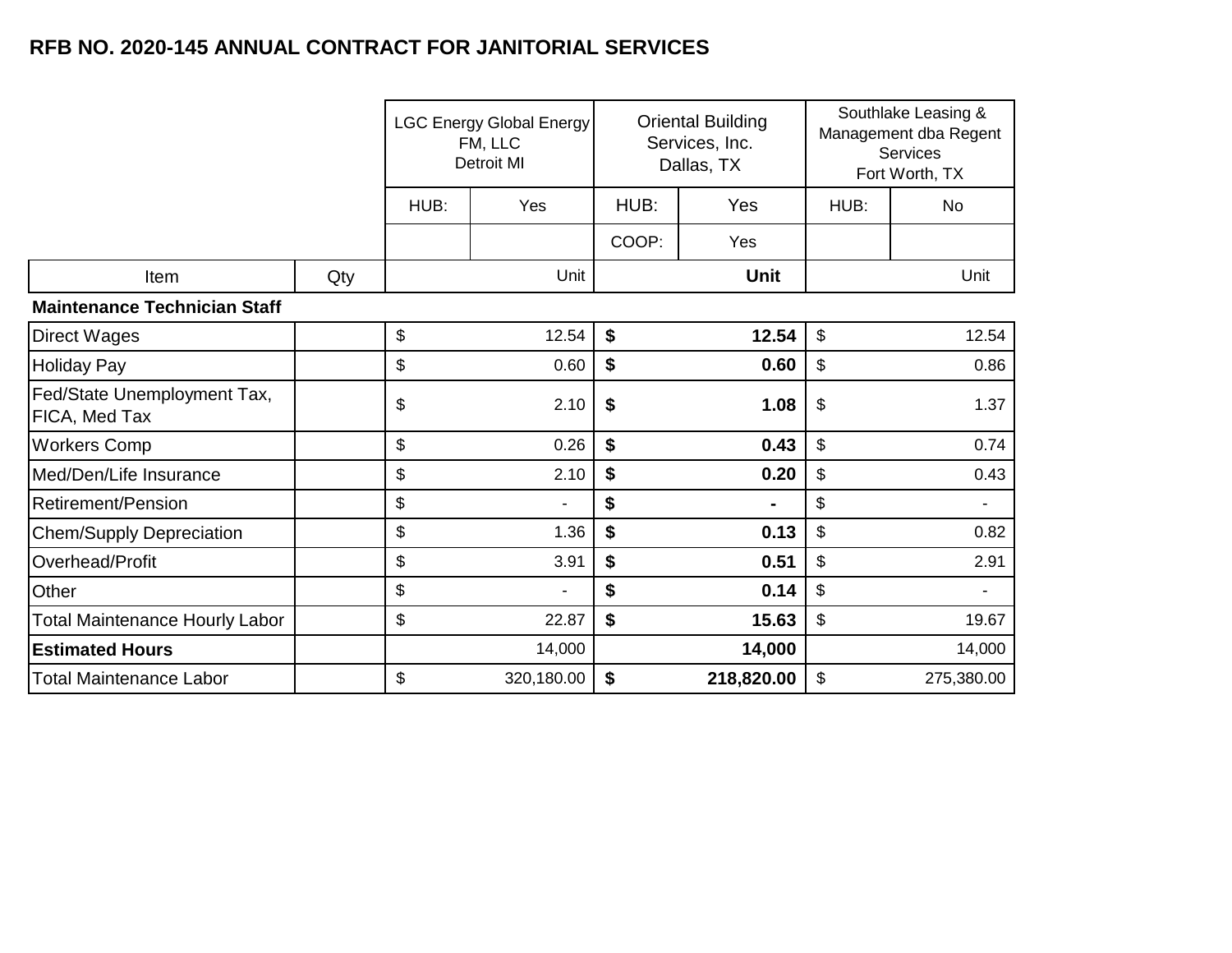|                                              |     |      | Eagle Maintenance<br>Company, Inc. dba Service<br><b>Master Clean</b><br>Dallas, TX | UBM Enterprise, Inc.<br>Dallas, TX |        |  |  |  |
|----------------------------------------------|-----|------|-------------------------------------------------------------------------------------|------------------------------------|--------|--|--|--|
|                                              |     | HUB: | Yes                                                                                 | HUB:                               | Yes    |  |  |  |
|                                              |     |      |                                                                                     | COOP:                              | Yes    |  |  |  |
| Item                                         | Qty |      | Unit                                                                                |                                    | Unit   |  |  |  |
| <b>Maintenance Technician Staff</b>          |     |      |                                                                                     |                                    |        |  |  |  |
| <b>Direct Wages</b>                          |     | \$   | 12.54                                                                               | $\boldsymbol{\mathsf{S}}$          | 12.54  |  |  |  |
| <b>Holiday Pay</b>                           |     | \$   | 0.67                                                                                | $\boldsymbol{\mathsf{S}}$          | 0.61   |  |  |  |
| Fed/State Unemployment Tax,<br>FICA, Med Tax |     | \$   | 1.20                                                                                | \$                                 | 1.45   |  |  |  |
| <b>Workers Comp</b>                          |     | \$   | 0.67                                                                                | $\mathfrak{S}$                     | 0.39   |  |  |  |
| Med/Den/Life Insurance                       |     | \$   | 0.57                                                                                | $\mathfrak{S}$                     | 0.48   |  |  |  |
| <b>Retirement/Pension</b>                    |     | \$   |                                                                                     | \$                                 |        |  |  |  |
| <b>Chem/Supply Depreciation</b>              |     | \$   | 0.69                                                                                | $\mathfrak{S}$                     | 0.50   |  |  |  |
| Overhead/Profit                              |     | \$   | 1.50                                                                                | $\boldsymbol{\mathsf{S}}$          | 1.13   |  |  |  |
| Other                                        |     | \$   | 0.04                                                                                | $\mathfrak{S}$                     | 0.15   |  |  |  |
| <b>Total Maintenance Hourly Labor</b>        |     | \$   | 17.88                                                                               | $\mathfrak{S}$<br>17.25            |        |  |  |  |
| <b>Estimated Hours</b>                       |     |      | 14,000                                                                              |                                    | 14,000 |  |  |  |
| <b>Total Maintenance Labor</b>               |     | \$   | $\$\$<br>250,320.00<br>241,500.00                                                   |                                    |        |  |  |  |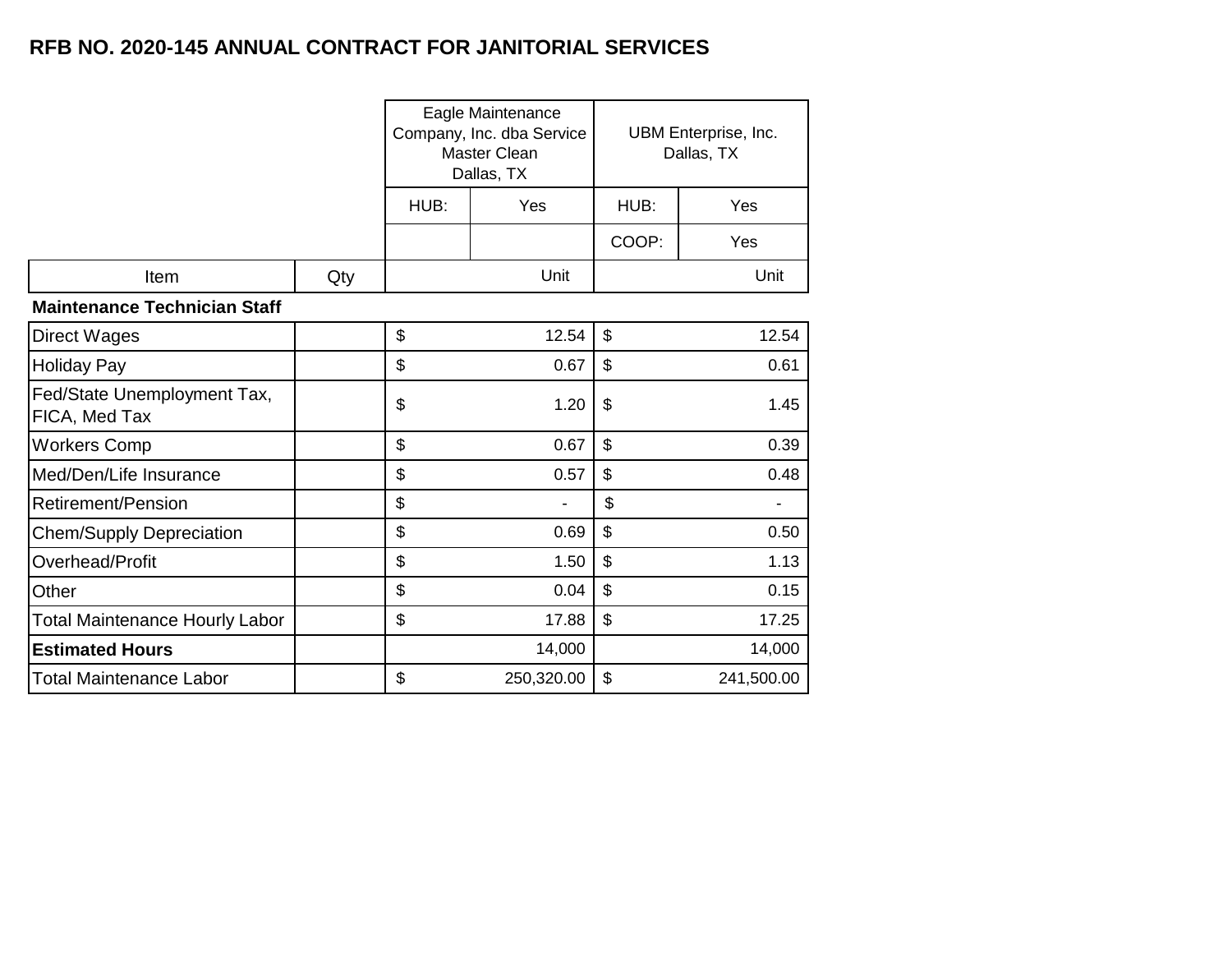|                                         |          | Allworld Clean<br>Arlington, TX |      | CTJ Maintenance, Inc.<br>Irving, TX |            |      | Kleen-Tech Services, LLC<br>Denver, CO |              |            |      |      |    |            |
|-----------------------------------------|----------|---------------------------------|------|-------------------------------------|------------|------|----------------------------------------|--------------|------------|------|------|----|------------|
|                                         |          |                                 | HUB: |                                     | <b>No</b>  | HUB: |                                        | Yes          |            | HUB: |      |    | No         |
|                                         |          |                                 |      |                                     |            |      | COOP:                                  |              | Yes        |      |      |    |            |
| Item                                    | Qty      |                                 | Unit |                                     | Unit       |      |                                        |              |            | Unit |      |    |            |
| <b>Additional Services - Floor Care</b> |          |                                 |      |                                     |            |      |                                        |              |            |      |      |    |            |
|                                         | Sq. Feet |                                 | Unit |                                     | Extended   |      | Unit                                   |              | Extended   |      | Unit |    | Extended   |
| Strip/Wax, No Furniture                 | 56,894   | $\mathfrak{L}$                  | 0.30 | \$                                  | 17,068.20  | \$   | 0.30                                   | \$           | 17,068.20  | \$   | 0.28 | \$ | 15,930.32  |
| Strip/Wax, Furniture Moving             | 495,595  | \$                              | 0.40 | \$                                  | 198,238.00 | \$   | 0.37                                   | \$           | 183,370.15 | \$   | 0.40 | \$ | 198,238.00 |
| Carpet Cleaning, Furniture<br>Moving    | 102,323  | \$                              | 0.25 | \$                                  | 25,580.75  | \$   | 0.30                                   | \$           | 30,696.90  | \$   | 0.13 | \$ | 13,301.99  |
| <b>Terrazzo Burnishing</b>              | 49,476   | \$                              | 0.12 | \$                                  | 5,937.12   | \$   | 0.07                                   | \$           | 3,463.32   | \$   | 0.20 | \$ | 9,895.20   |
| <b>Total Additional Services</b>        |          | \$                              |      |                                     | 246,824.07 | \$   |                                        |              | 234,598.57 | \$   |      |    | 237,365.51 |
| <b>TOTAL SECTION I - GROUP 3</b>        |          | \$<br>1,697,947.21              |      | \$<br>1,467,790.72                  |            | \$   |                                        | 2,226,203.57 |            |      |      |    |            |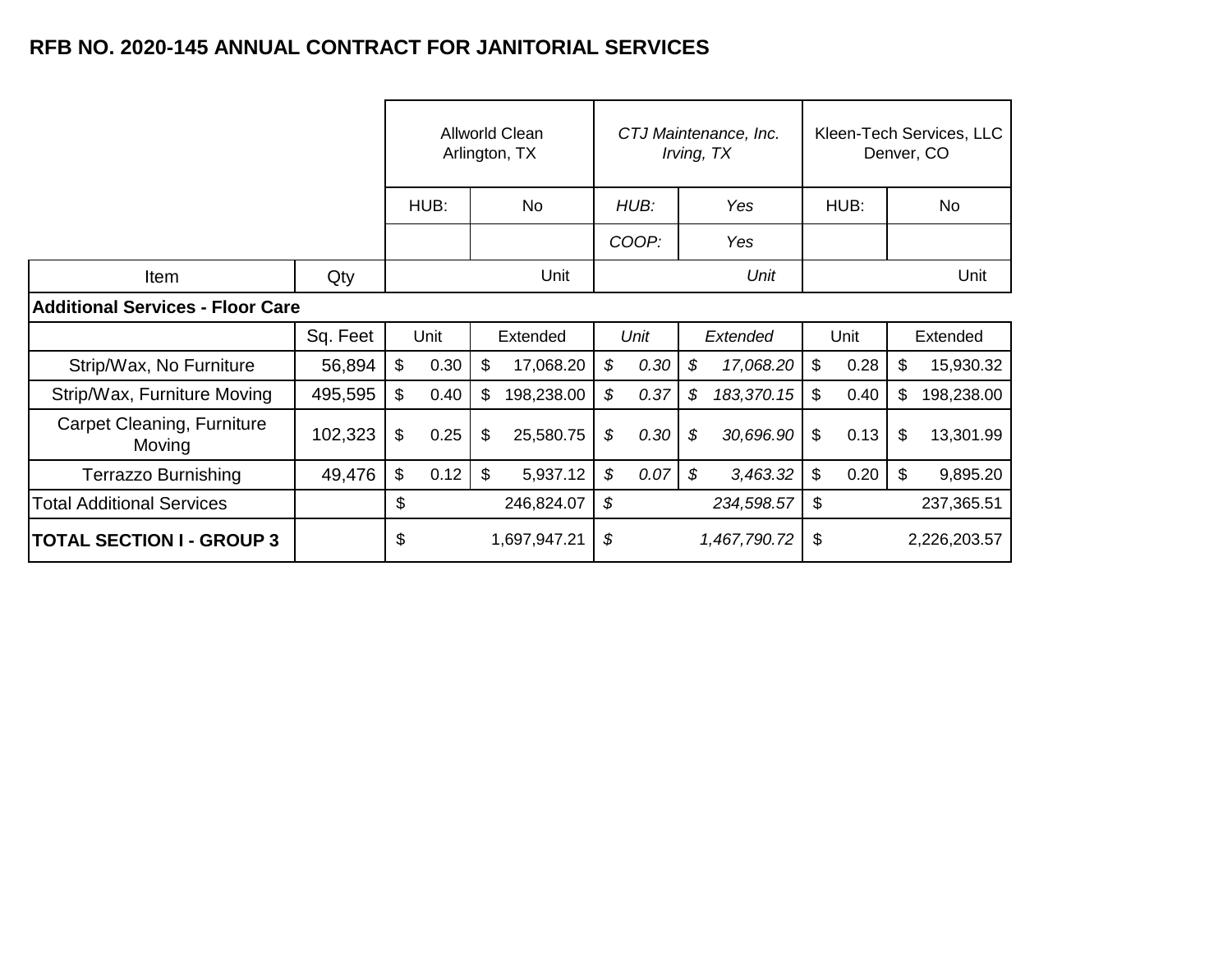|                                         |          | <b>LGC Energy Global Energy</b><br>FM, LLC<br>Detroit MI |      |    | <b>Oriental Building</b><br>Services, Inc.<br>Dallas, TX |    |             |    |                 | Southlake Leasing &<br>Management dba Regent<br><b>Services</b><br>Fort Worth, TX |      |     |              |
|-----------------------------------------|----------|----------------------------------------------------------|------|----|----------------------------------------------------------|----|-------------|----|-----------------|-----------------------------------------------------------------------------------|------|-----|--------------|
|                                         |          |                                                          | HUB: |    | Yes                                                      |    | HUB:<br>Yes |    |                 | HUB:                                                                              |      | No. |              |
|                                         |          |                                                          |      |    | COOP:                                                    |    | Yes         |    |                 |                                                                                   |      |     |              |
| Item                                    | Qty      |                                                          |      |    | Unit                                                     |    |             |    | Unit            |                                                                                   |      |     | Unit         |
| <b>Additional Services - Floor Care</b> |          |                                                          |      |    |                                                          |    |             |    |                 |                                                                                   |      |     |              |
|                                         | Sq. Feet |                                                          | Unit |    | Extended                                                 |    | <b>Unit</b> |    | <b>Extended</b> |                                                                                   | Unit |     | Extended     |
| Strip/Wax, No Furniture                 | 56,894   | \$                                                       | 0.15 | \$ | 8,534.10                                                 | \$ | 0.29        | \$ | 16,499.26       | \$                                                                                | 0.22 | \$  | 12,516.68    |
| Strip/Wax, Furniture Moving             | 495,595  | \$                                                       | 0.28 | \$ | 138,766.60                                               | \$ | 0.35        |    | \$173,458.25    | \$                                                                                | 0.25 | \$  | 123,898.75   |
| Carpet Cleaning, Furniture<br>Moving    | 102,323  | \$                                                       | 0.30 | \$ | 30,696.90                                                | \$ | 0.25        | \$ | 25,580.75       | \$                                                                                | 0.10 | \$  | 10,232.30    |
| <b>Terrazzo Burnishing</b>              | 49,476   | \$                                                       | 0.29 | \$ | 14,348.04                                                | \$ | 0.08        | \$ | 3,958.08        | \$                                                                                | 0.03 | \$  | 1,484.28     |
| <b>Total Additional Services</b>        |          | \$                                                       |      |    | 192,345.64                                               | \$ |             |    | 219,496.34      | \$                                                                                |      |     | 148,132.01   |
| <b>TOTAL SECTION I - GROUP 3</b>        |          | \$                                                       |      |    | 1,966,875.26                                             | \$ |             |    | 1,461,503.38    | \$                                                                                |      |     | 1,587,123.56 |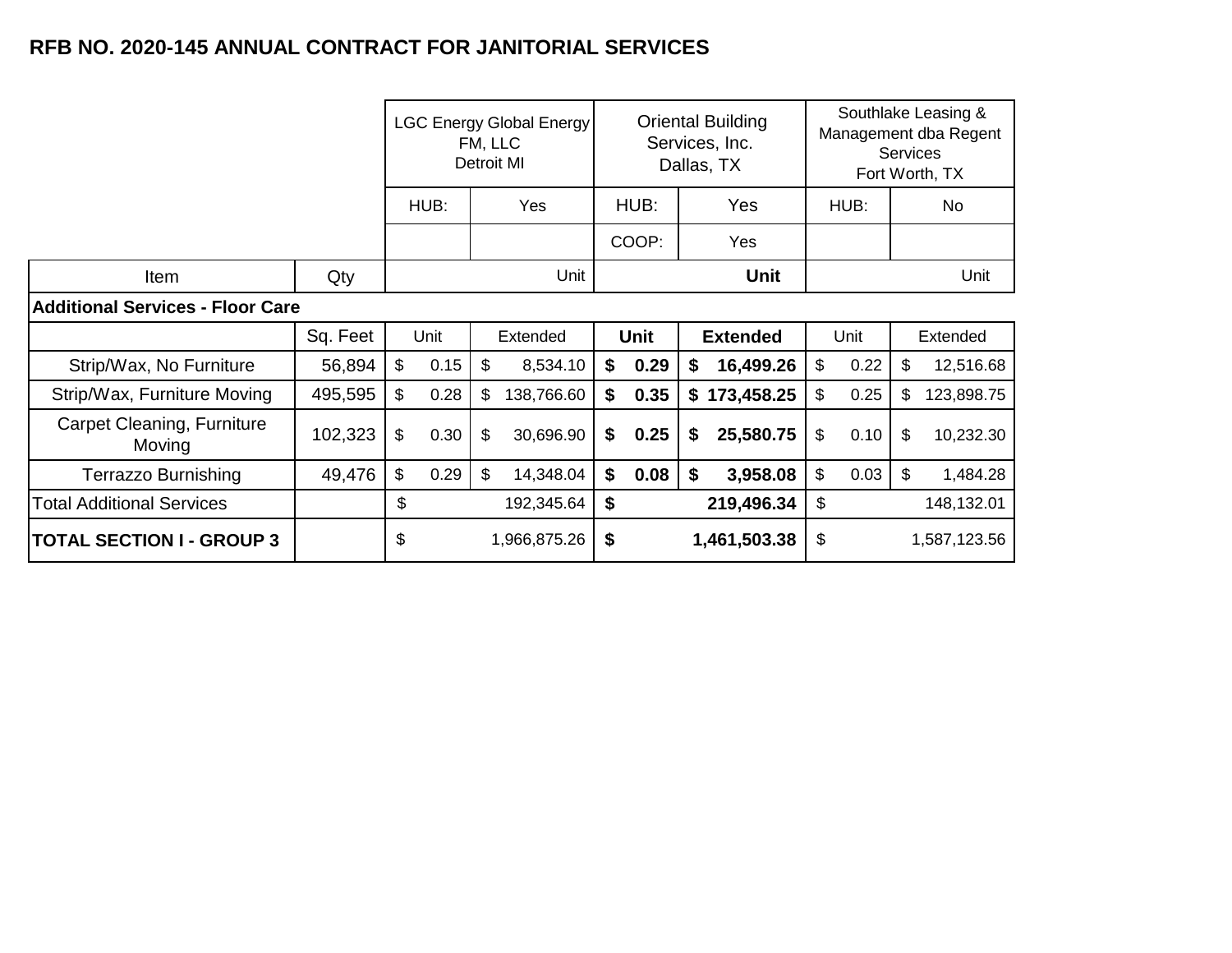Terrazzo Burnishing | 49,476

Total Additional Services

**TOTAL SECTION I - GROUP 3** 

|                                         |          |                               |      | Eagle Maintenance<br>Company, Inc. dba Service<br>Master Clean<br>Dallas, TX | UBM Enterprise, Inc.<br>Dallas, TX |      |       |          |            |
|-----------------------------------------|----------|-------------------------------|------|------------------------------------------------------------------------------|------------------------------------|------|-------|----------|------------|
|                                         |          | Yes<br>HUB:                   |      |                                                                              |                                    |      | HUB:  |          | Yes        |
|                                         |          |                               |      |                                                                              |                                    |      | COOP: |          | Yes        |
| Item                                    | Qty      | Unit                          |      |                                                                              |                                    |      |       |          | Unit       |
| <b>Additional Services - Floor Care</b> |          |                               |      |                                                                              |                                    |      |       |          |            |
|                                         | Sq. Feet |                               | Unit |                                                                              | Extended                           | Unit |       | Extended |            |
| Strip/Wax, No Furniture                 | 56,894   | \$                            | 0.40 | \$                                                                           | 22,757.60                          | \$   | 0.30  | \$       | 17,068.20  |
| Strip/Wax, Furniture Moving             | 495,595  | \$                            | 0.45 | \$                                                                           | 223,017.75                         | \$   | 0.32  | \$       | 158,590.40 |
| Carpet Cleaning, Furniture<br>Moving    | 102,323  | \$<br>\$<br>0.25<br>25,580.75 |      |                                                                              |                                    | \$   | 0.20  | \$       | 20,464.60  |

 $\frac{1}{2}$  6.11 \ 5 5,442.36 \ \ 5 \ 0.10 \ \ \$ 4,947.60

 $\text{\$}$  276,798.46 \\ \ \ \ 201,070.80

 $$ 1,700,619.06$ 

\$ 1,514,543.82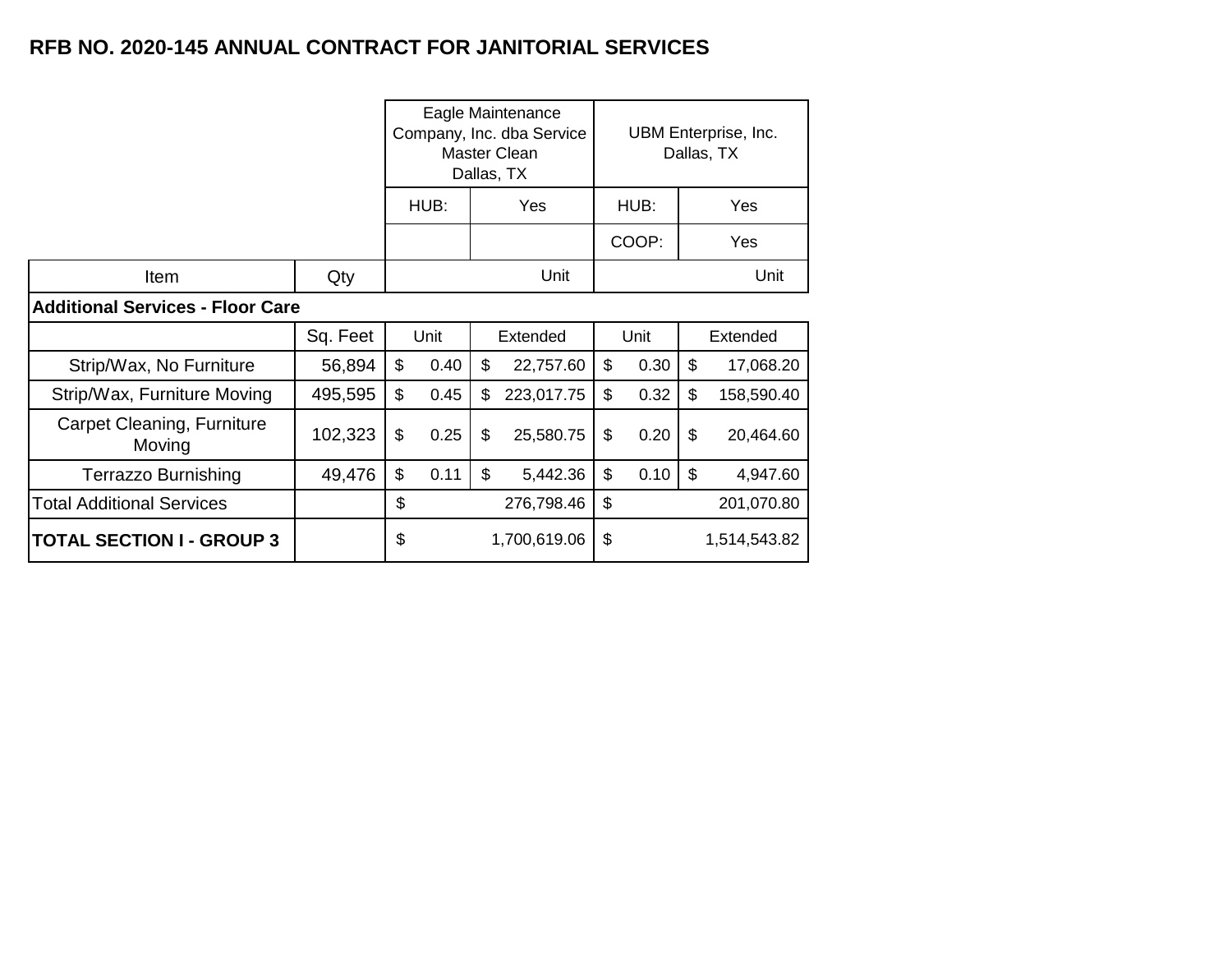|                                                     |     |      | <b>Allworld Clean</b><br>Arlington, TX |                            | CTJ Maintenance, Inc.<br>Irving, TX | Kleen-Tech Services, LLC<br>Denver, CO |                |  |
|-----------------------------------------------------|-----|------|----------------------------------------|----------------------------|-------------------------------------|----------------------------------------|----------------|--|
|                                                     |     | HUB: | <b>No</b>                              | HUB:                       | Yes                                 | HUB:                                   | No             |  |
|                                                     |     |      |                                        | COOP:                      | Yes                                 |                                        |                |  |
| Item                                                | Qty |      | Unit                                   |                            | Unit                                |                                        | Unit           |  |
| <b>Alternate - Janitorial Staff</b>                 |     |      |                                        |                            |                                     |                                        |                |  |
| <b>**Not part of Evaluation**</b>                   |     |      | Unit                                   |                            | Unit                                |                                        | Unit           |  |
| <b>Direct Wages</b>                                 |     | \$   | 11.67                                  | $\mathcal{S}$              | 11.00                               | $\mathfrak{S}$                         | 11.00          |  |
| Holiday Pay                                         |     | \$   | 0.97                                   | \$                         | 0.57                                | \$                                     | 0.51           |  |
| Fed/State Unemployment Tax,<br><b>FICA, Med Tax</b> |     | \$   | 0.77                                   | $\boldsymbol{\mathcal{S}}$ | 0.84                                | \$                                     | 1.23           |  |
| <b>Workers Comp</b>                                 |     | \$   | 0.55                                   | \$                         | 0.50                                | \$                                     | 0.44           |  |
| Med/Den/Life Insurance                              |     | \$   | 0.41                                   | \$                         | 0.36                                | \$                                     | 3.47           |  |
| <b>Retirement/Pension</b>                           |     | \$   |                                        | \$                         | $\overline{\phantom{a}}$            | \$                                     | $\blacksquare$ |  |
| Chem/Supply Depreciation                            |     | \$   | 0.98                                   | \$                         | 0.82                                | \$                                     | 2.13           |  |
| Overhead/Profit                                     |     | \$   | 2.15                                   | \$                         | 0.78                                | \$                                     | 6.84           |  |
| Other                                               |     | \$   | 0.15                                   | \$                         | $\blacksquare$                      | \$                                     | 0.16           |  |
| <b>Total Janitorial Hourly Labor</b>                |     | \$   | 17.65                                  | \$                         | 14.87                               | \$                                     | 25.78          |  |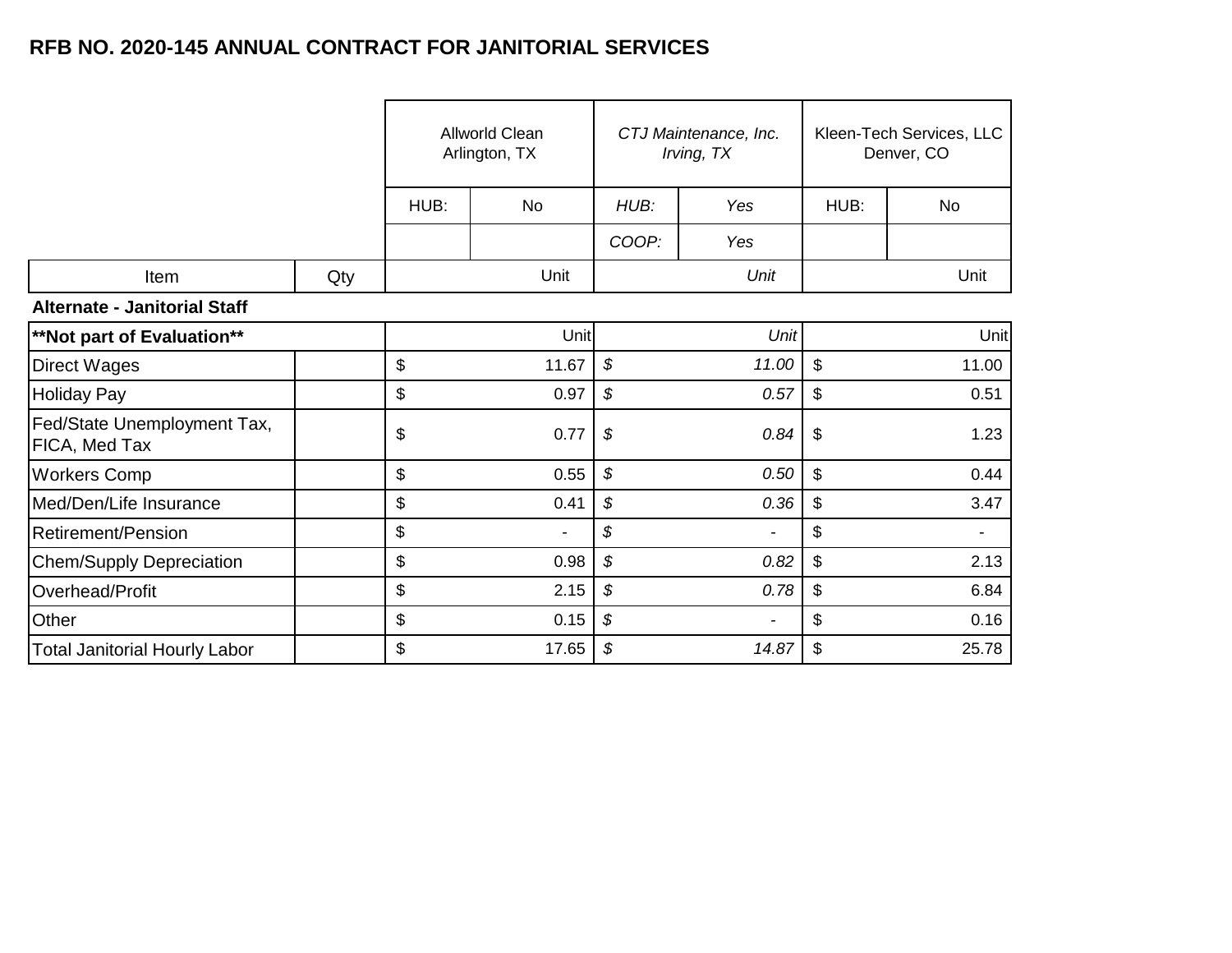|                                              |     | <b>LGC Energy Global Energy</b><br>FM, LLC<br>Detroit MI |                |                           | <b>Oriental Building</b><br>Services, Inc.<br>Dallas, TX | Southlake Leasing &<br>Management dba Regent<br>Services<br>Fort Worth, TX |                |
|----------------------------------------------|-----|----------------------------------------------------------|----------------|---------------------------|----------------------------------------------------------|----------------------------------------------------------------------------|----------------|
|                                              |     | HUB:                                                     | Yes            |                           | HUB:<br>Yes                                              |                                                                            | <b>No</b>      |
|                                              |     |                                                          |                | COOP:                     | Yes                                                      |                                                                            |                |
| Item                                         | Qty |                                                          | Unit           |                           | <b>Unit</b>                                              |                                                                            | Unit           |
| <b>Alternate - Janitorial Staff</b>          |     |                                                          |                |                           |                                                          |                                                                            |                |
| <b>**Not part of Evaluation**</b>            |     |                                                          | Unit           |                           | Unit                                                     |                                                                            | Unit           |
| <b>Direct Wages</b>                          |     | \$                                                       | 11.00          | $\boldsymbol{\mathsf{S}}$ | 11.00                                                    | $\mathfrak{S}$                                                             | 11.00          |
| <b>Holiday Pay</b>                           |     | \$                                                       | 0.61           | \$                        | 0.51                                                     | \$                                                                         | 0.03           |
| Fed/State Unemployment Tax,<br>FICA, Med Tax |     | \$                                                       | 2.23           | \$                        | 0.96                                                     | \$                                                                         | 1.27           |
| <b>Workers Comp</b>                          |     | \$                                                       | 0.28           | $\mathfrak{S}$            | 0.55                                                     | \$                                                                         | 0.68           |
| Med/Den/Life Insurance                       |     | \$                                                       | 1.75           | $\boldsymbol{\mathsf{S}}$ | 0.21                                                     | \$                                                                         | 0.01           |
| Retirement/Pension                           |     | \$                                                       |                | $\mathfrak{S}$            | ۰                                                        | \$                                                                         |                |
| <b>Chem/Supply Depreciation</b>              |     | \$                                                       | 1.16           | \$                        | 0.58                                                     | \$                                                                         | 0.72           |
| Overhead/Profit                              |     | \$                                                       | 4.04           | \$                        | 1.03                                                     | \$                                                                         | 3.16           |
| Other                                        |     | \$                                                       | $\blacksquare$ | \$                        | 0.06                                                     | \$                                                                         | $\blacksquare$ |
| <b>Total Janitorial Hourly Labor</b>         |     | \$                                                       | 21.07          | \$                        | 14.90                                                    | \$                                                                         | 16.87          |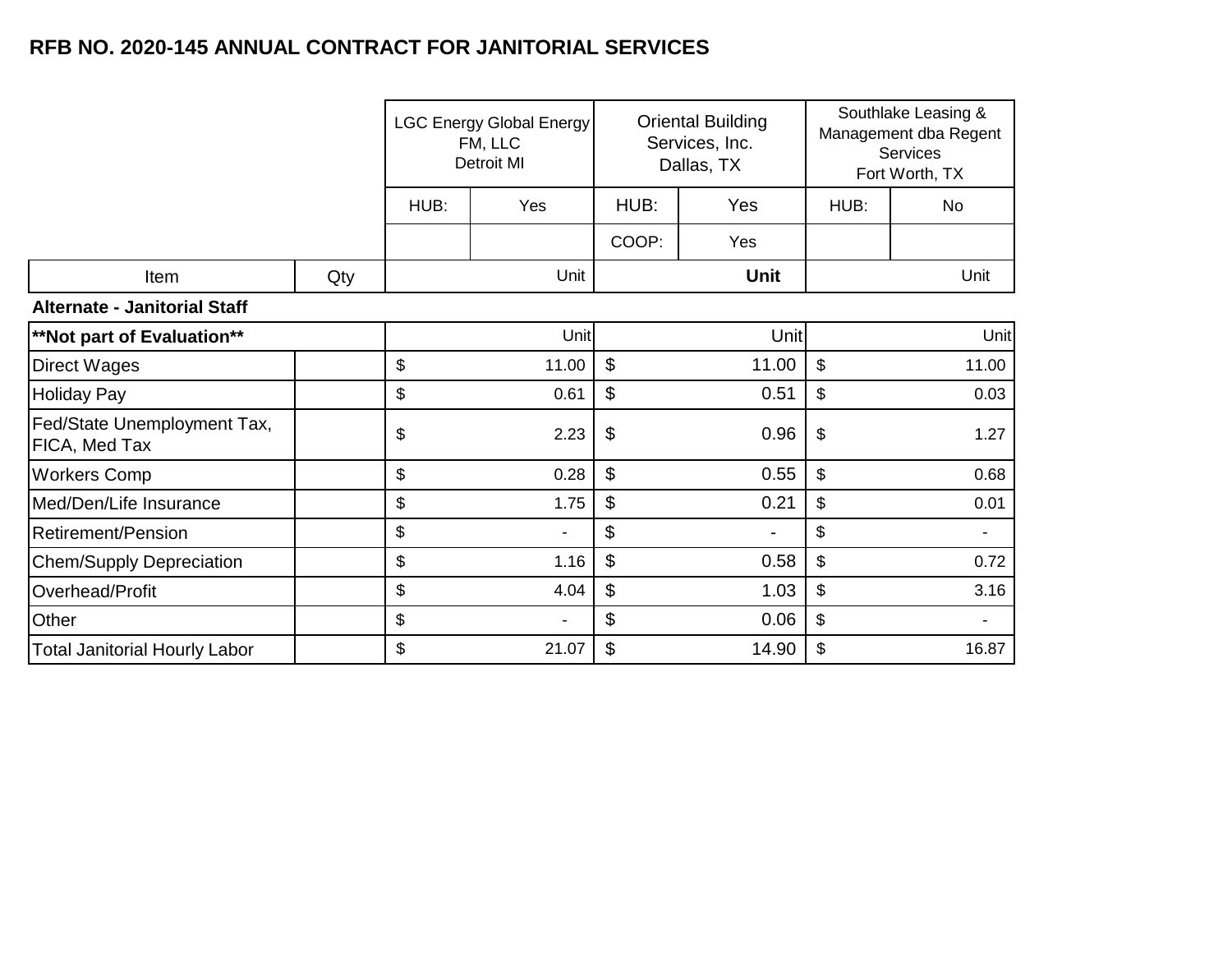|                                              |     |      | Eagle Maintenance<br>Company, Inc. dba Service<br>Master Clean<br>Dallas, TX |                | UBM Enterprise, Inc.<br>Dallas, TX |  |  |  |
|----------------------------------------------|-----|------|------------------------------------------------------------------------------|----------------|------------------------------------|--|--|--|
|                                              |     | HUB: | Yes                                                                          | HUB:           | Yes                                |  |  |  |
|                                              |     |      |                                                                              | COOP:          | Yes                                |  |  |  |
| Item                                         | Qty |      | Unit                                                                         |                | Unit                               |  |  |  |
| <b>Alternate - Janitorial Staff</b>          |     |      |                                                                              |                |                                    |  |  |  |
| **Not part of Evaluation**                   |     |      | Unit                                                                         |                | Unit                               |  |  |  |
| <b>Direct Wages</b>                          |     | \$   | 11.00                                                                        | $\mathfrak{S}$ | 11.00                              |  |  |  |
| <b>Holiday Pay</b>                           |     | \$   | 0.66                                                                         | $\mathfrak{S}$ | 0.53                               |  |  |  |
| Fed/State Unemployment Tax,<br>FICA, Med Tax |     | \$   | 1.18                                                                         | \$             | 1.27                               |  |  |  |
| <b>Workers Comp</b>                          |     | \$   | 0.66                                                                         | $\mathfrak{S}$ | 0.35                               |  |  |  |
| Med/Den/Life Insurance                       |     | \$   | 0.57                                                                         | $\mathfrak{S}$ | 0.37                               |  |  |  |
| Retirement/Pension                           |     | \$   |                                                                              | \$             |                                    |  |  |  |
| <b>Chem/Supply Depreciation</b>              |     | \$   | 1.40                                                                         | $\mathbb{S}$   | 0.58                               |  |  |  |
| Overhead/Profit                              |     | \$   | 2.13                                                                         | \$             | 1.41                               |  |  |  |
| Other                                        |     | \$   |                                                                              | \$             | 0.05                               |  |  |  |
| <b>Total Janitorial Hourly Labor</b>         |     | \$   | 17.60                                                                        | \$             | 15.56                              |  |  |  |
|                                              |     |      |                                                                              |                |                                    |  |  |  |